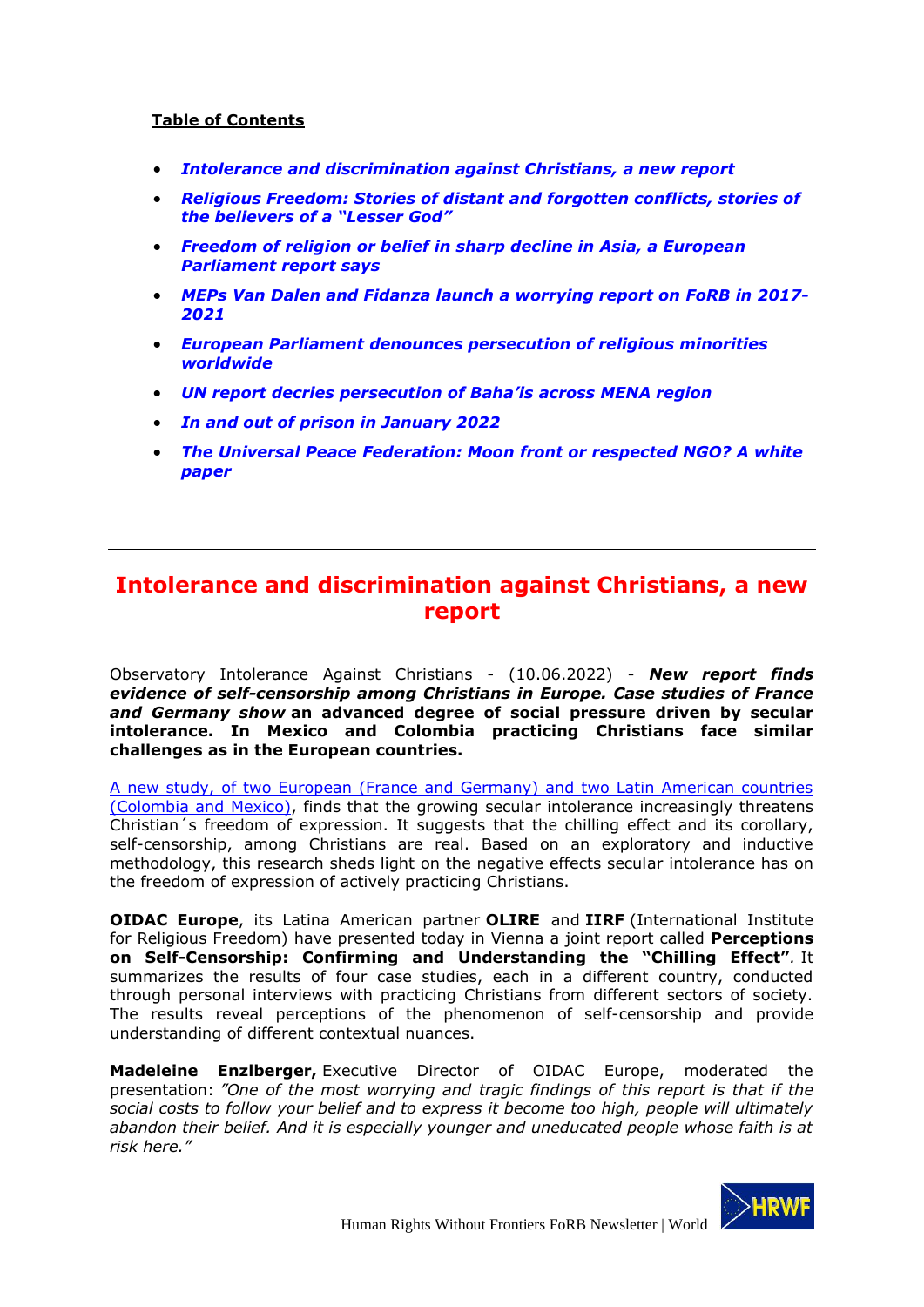**Friederike Boellmann,** one of the three authors, underlined: *"It´s not about strict legal cases or persecution even, but every person that I interviewed noticed a change in the climate or a narrowing of the opinion corridor. It was also surprising to find that the German case reveals Universities as the most hostile environment. And the largest extent of self-censorship I found in my research in the academic realm."*

The report is the result of extensive qualitative research, conducted in 4 countries, and builds upon a decade of research about secular intolerance. **France and Germany were picked as examples for European countries with an advanced degree of secularization. Mexico and Colombia face very similar challenges as the European countries.** In the case of France and Germany, authors noted that the "chilling effect" was mostly caused by the cultural mindset, rather than the current legal landscape.

The results were discussed by six experts: Dennis Petri, Editor of the report and International Director of IIRF; Friederike Boellmann, a sociologist and author of the German case study; Simon Calvert from *The Christian Institute*(UK); Teresa Flores, Director of OLIRE (*Observatorio de Libertad Religiosa en América Latina*); Paul Rowe, Professor for Political and International Studies at Trinity Western University, Canada; and Janet Epp-Buckingham, Executive Editor of the International *Journal for Religious Freedom*.

Summarizing the cases in Mexico and Colombia, **Teresa Flores** concluded that: *"We can say that the phenomenon of self-censorship is not only configured when a Christian does not openly manifest his faith and religious convictions but also refers to situations in which Christians cannot express their faith-based points of view on controversial issues. The research reveals that social pressure is also a very influential factor of selfcensorship."*

**Dennis P. Petri**, editor of the report, commented: *"We know about the court cases, the threats, etc. We know where secular intolerance comes from, we know how it manifests itself, but we don´t know its intensity. We have a hard time engaging its scope and to try to determine how it affects the Church and Christian life. The problem with secular intolerance and with self-censorship is that it happens very often but on a small scale. But all those small incidents kind of add up. And that's when we can use this analogy of "death by a thousand cuts". One small cut doesn´t kill you, but thousand cuts can. It can damage religious freedom."*

Talking about his experience, **Simon Calvert** narrated: *"One of the most common questions we get asked is along the lines of "Can I say X"; "Is it legal for me to express a Christian view about Abortion or Sexuality and Gender?". And informed Christians are asking this quite seriously: "Are there laws to prevent us from expressing a Christian view about Same-Sex Marriage, or about Gender?" That´s the level of self-censorship that we´ve reached where people think that it must somehow be against the law to express these views and of course it is not."*

**Paul Rowe** gave an overview of similar dynamics happening in Canada and concluded: *"Freedom of religion and believe is not a political plot of some sort, associated with only one type of believe or religion, but it is in fact a value that should be held up by everyone no matter their religion or believe, or lack of it."*

Ms. Enzlberger added that "*These findings should not lead to fear, division, or resentment, but rather to a better understanding of how much we need a pluralistic society, where everyone can speak without fear of repercussion and live out their faith without being discriminated against.*"

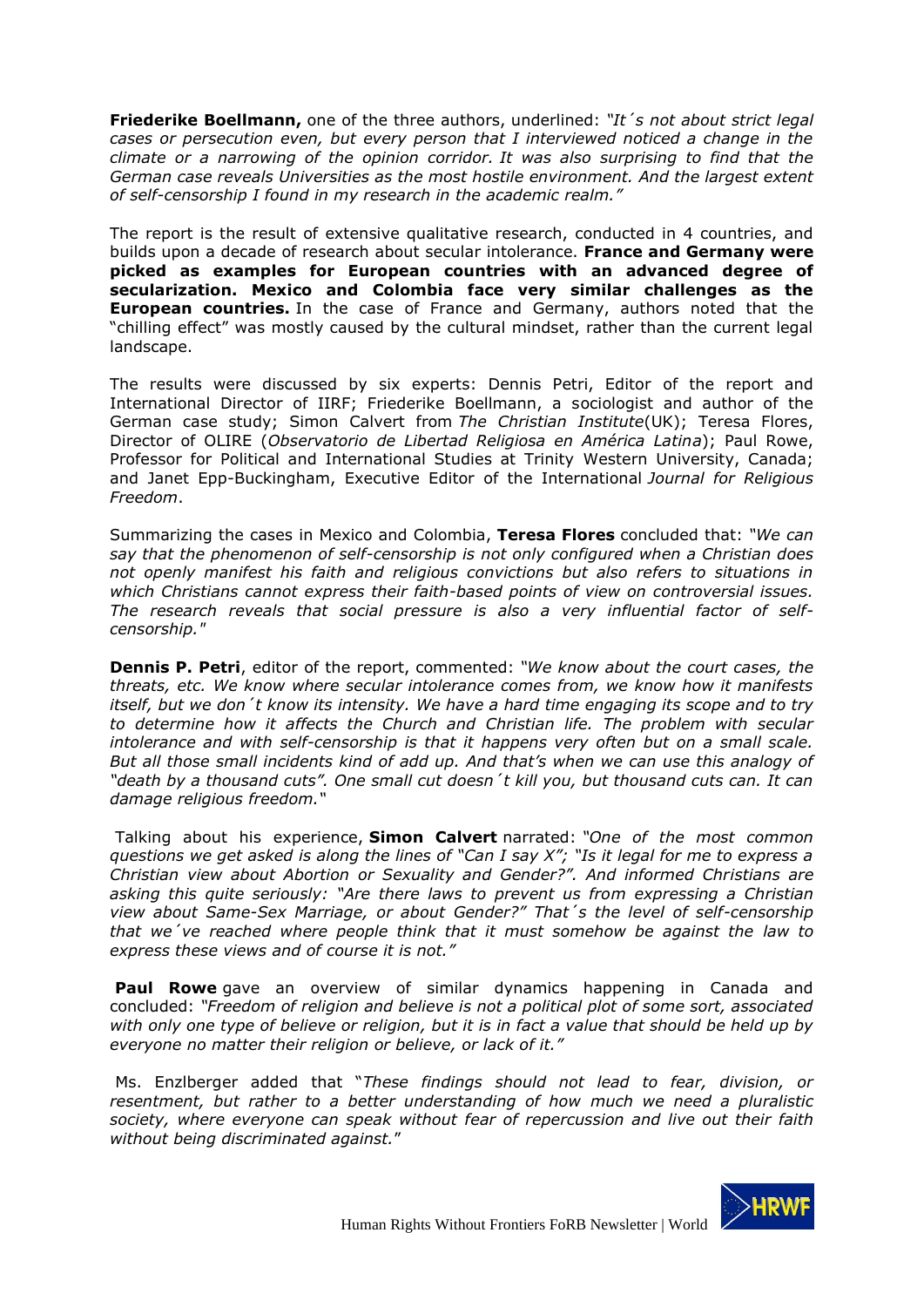Closing the Panel, **Janet-Epp Buckingham** said: *"We often think of religious persecution as being – you know - people who are jailed or facing criminal charges, or even facing death for their faith. But in secular countries there is this "death by a thousand cuts" in the sense of being having numerous smaller matters adding up to the larger issue of feeling under pressure for your faith and thereby having this chilling effect that "I can´t say anything about my faith". The case in Mexico shows that children in school are afraid that they will be bullied and people are afraid that in their job they won´t get a promotion."*

Twitter: [OIDACEurope](https://d30f4f04.eu1.hubspotlinksfree.com/Ctc/DO+113/d30F4F04/VVShl34cLKdcW2_5TVG5J6ydnVtG5yr4L6JwvN5q1hjN3lSbNV1-WJV7CgHFCW6dtG_31kN9zwW4DCNt-7YgcYPN7-V0zJ-C62GW8C6GL240G23SW6blLpx3fzY_pVWxgjs21FwyDVk787X2607rGV2ZfP35BQkhnVmf0T-1sk_W9N96MdVQq75tFW2zx90G8tt_PFW3Wk07n7bLZkrW3m6N2G8DwV47VGWQgY4QdGlwW9l5qKd1CtycKW3X7Xp03vd9QJN4B4lBVdXSvBVdh2jc30lp-lW65c8VF2Mf_KmW5Ql41l3tskMVW1JN8yM1yw_D1W5HWq_n7ZbqFB3cgD1) Facebook: [OIDACEurope](https://d30f4f04.eu1.hubspotlinksfree.com/Ctc/DO+113/d30F4F04/VVShl34cLKdcW2_5TVG5J6ydnVtG5yr4L6JwvN5q1hjN3lSbNV1-WJV7CgQkcN8tKc2ZgMtxwW6BM7zj4h3tGhW6g1l5P4DXJnFW22QpyT1VYL7WW3mll0Z1pqMLfN187c_V6qCCWW8kVLTR68-XYTVWR9KF7fGzjHW2DTbgS7tMtbJN10dZtm_WKy_W40gCXj4n0r3xW2Q28t36xRS9QW90tLDR5BXggwW8CxKqg43d5LTVlRGm65VDpXdW4H2TKZ4VbMm4W4z95Bw7fZXTSW821MGR57wKj5N4-gQXyrZ_gWVyFVSC6BHYGvV7skTT10yzflW8tS-ry6mslbJ3fPv1) Email: [Observatory@intoleranceagainstchristians.eu](mailto:Observatory@intoleranceagainstchristians.eu) Tel: +43 / 1 / 274 98 98

Madeleine Enzlberger, Executive Director: +43 +43 660 744043 (For interviews in English and German) Martin Kugler, President: +43 699 1010 2208 (for interviews in German and Spanish)

# <span id="page-2-0"></span>**Religious Freedom: Stories of distant and forgotten conflicts, stories of the believers of a "Lesser God"**

By MEP Carlo Fidanza

The European Times (12.04.2022) - <https://bit.ly/3jz1rVp> - Ever since the eyes of the world have turned to the conflict in Ukraine, it is difficult to speak of religious freedom.

First the covid, and then the war have hidden the minor but no less serious tragedies that are perpetuated in the rest of the globe, the suffering that continues to be perpetrated at the expense of the weakest.

For a moment we realized what the state of the art on religious freedom was, when last summer NATO troops withdrew from Afghanistan, and suddenly we were plunged back into a dark time of segregation and discrimination. A time of persecution against those whose only fault is that they believe in their own God or because of their own being.

We realized that in certain parts of the world, being a woman or being a Christian, is still a guilt. This for example is the story of Zabi, whose story was told to us by the NGO Open doors, the story of a young Afghan Christian woman who fled following the capture of the Taliban

Zabi\* is a refugee who had to flee Afghanistan after the Taliban take-over. She's single, still quite young and well-educated. She was active in the area of human rights and therefore a target for the Taliban.

But being an activist and fighting for her ideals is not Zabi's only fault.

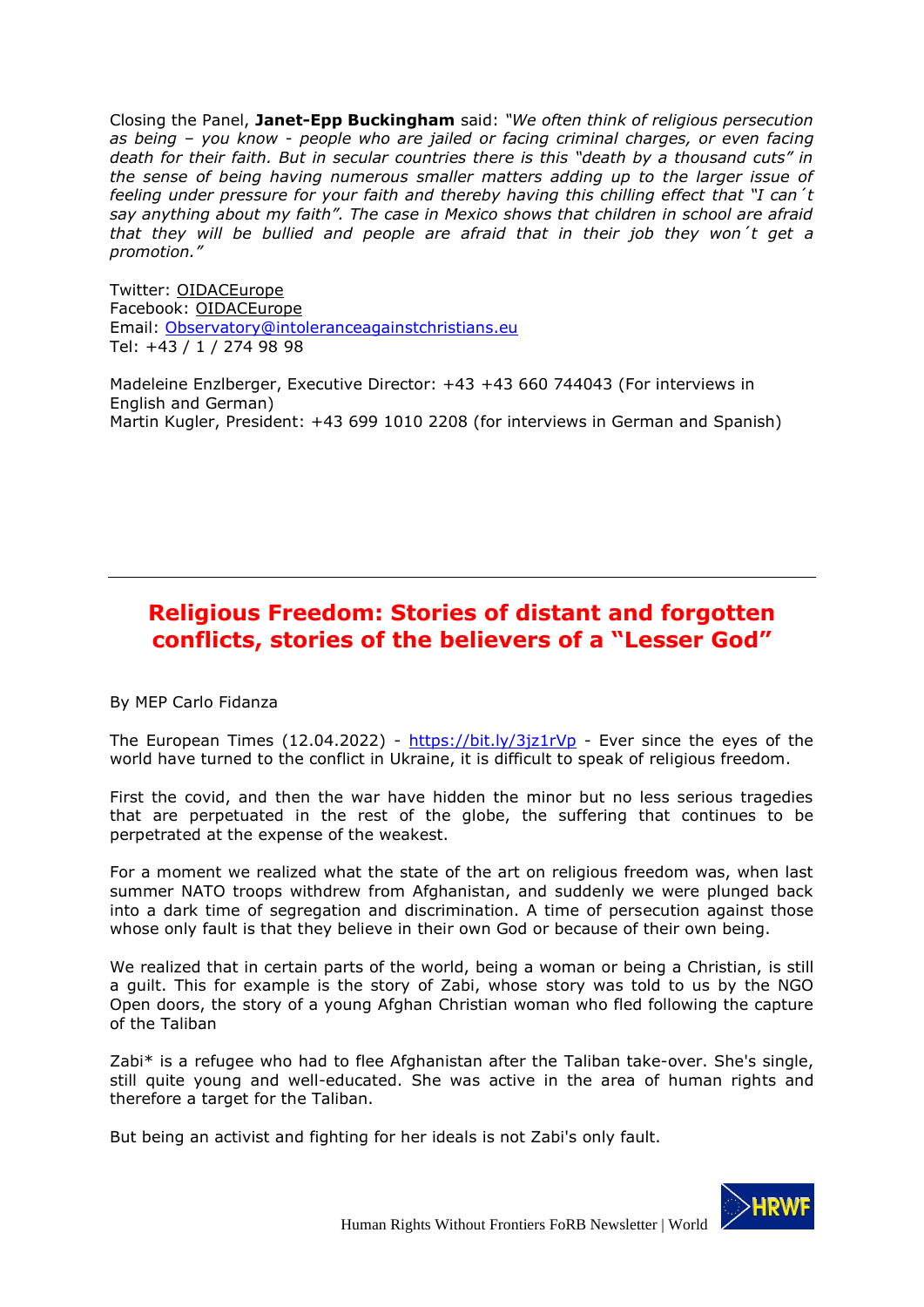Zabi has many sins, including that of being born a woman and a Christian.

The Taliban already know who she is and what she does because already five years ago they killed her father for his faith, only after having tortured him for several months. And unfortunately the tragedies for Zabi do not end here.

Only two years ago, her brother also disappeared. Like Zabi, he was a believer. We don't know if she has other siblings, but Zabi's mother is still alive. She's not Christian.

The story of Zabi is not the only one. There are many other stories, very similar, stories that are lost in the speed of modernity and in a world where priorities are those that make it to the front page.

So, it is precisely these stories, those of which it is impossible to know the epilogue.

We know, for example, that many of these refugees, after the seizure of Kabul, fled to Pakistan in the hope of a better future. And that right here, they found themselves if not in hell, certainly in purgatory.

Even in Pakistan, in fact, there is no rest for persecuted Christians.

With the intergroup, we managed to bring to the attention of European institutions, the infamy of the anti-blasphemy laws that claim victims every day in this part of the world. Thanks to our actions, we have been able to save the couple Shafqat Emmanuel and Shagufta Kausar, in prison for 8 years, with the only fault of being Christians.

But that's not enough. The Intergroup receives reports on a daily basis, not least that of Shazhad Masih for whom the Intergroup has made several moves to try to get a resolution on the agenda of the Parliament's plenary session.

The story of Shazhad Masih was brought to the attention of the Intergroup by the NGO European Centre for Justice and Law. Shazhad is a 22-year-old young Christian man who has been in Pakistani prisons for five years, allegedly accused of being a blasphemer. In 2017, while at work - at the time of the events Shazhad was working in a hospital as a janitor - Shazhad got into an argument with one of his Muslim colleagues. Shortly after the dispute, the situation escalated and Shazhad was arrested.

From that moment, it also became impossible to get a date for a hearing. A hearing that to this day continues to be postponed.

There are several reasons why it is difficult to bring this case to the attention of European institutions and to have a hearing in Pakistani courts.

First of all, even before the recent developments in Pakistan, the situation regarding the blasphemy laws was complex. The Pakistani administration itself is in fact hostage to radicalized segments of the population that strenuously defend the anti-blasphemy laws and therefore fear that by freeing an alleged blasphemy offender, protests will arise.

At the European level, the intergroup does its best to carry on battles related to religion. However, it often encounters a relativist culture. A culture that permeates the European institution and that wants to relegate any discussion on religion to a mere private matter, not realizing that, by doing so, they are not even able to establish clear boundaries and limits for negotiations with third countries.

The hope, therefore, is that as soon as possible the European institutions will awaken from this torpor and begin to make their full weight - political and economic - felt in

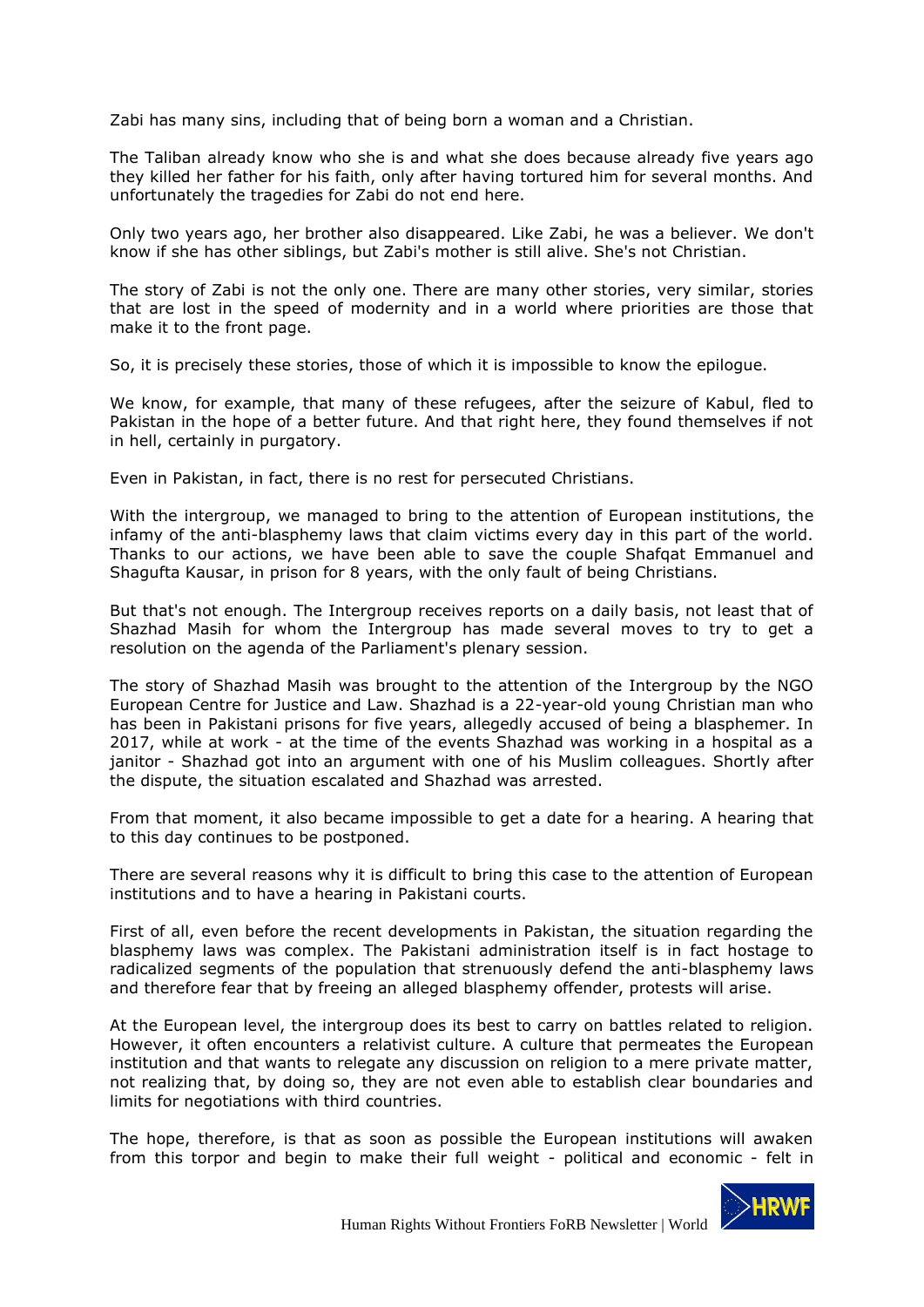these negotiations, so that the lives of those who want to live in their own lands and who still look to this continent with hope, are protected.

#### *Carlo Fidanza*

Co-chair of the The Intergroup on Freedom of Religion or Belief and Religious Tolerance of the European Parliament

*Photo: Tim Marshall*

# <span id="page-4-0"></span>**Freedom of religion or belief in sharp decline in Asia, a European Parliament report says**

The European Times (25.03.2022) - <https://bit.ly/3iIGff3> - On 22 March, MEPs Peter Van Dalen and Carlo Fidanza made public their 45-page [report](http://www.religiousfreedom.eu/wp-content/uploads/2022/03/Intergroup-FoRB-Report-Final-2021.pdf) "The EU and Freedom of Religion or Belief 2017-2021" at the European Parliament in Brussels.

Willy Fautré, director of Human Rights Without Frontiers, was invited as a guest speaker to share his views about the situation in Asia.

*"First of all, I would like to very warmly congratulate the Intergroup on Freedom of Religion or Belief of the European Parliament and the authors of this extremely welldocumented report which highlights the accelerated decline of religious freedom in a number of countries.*

*I have been asked to share my views on this issue in Asia, a huge continent. One thing is very disturbing in the report. Among the 11 countries selected by the Intergroup for the deterioration level of religious freedom, 8 are from Asia: Afghanistan, China, India, Iran, Myanmar, Pakistan, Turkey and Vietnam. A couple of them are Communist countries and the others have a dominant [religion](https://www.europeantimes.news/category/religion/) enjoying the support of the state and public institutions, either Sunni or Shia Islam, Hinduism or Buddhism.*

*These Asian countries total a population of 3.4 billion people, which represents 42% of the world population.*

*Religious minorities in such contexts are vulnerable to all sorts of arbitrary restrictions, discrimination, social hostility, violence and killings.*

*The increasing denial of freedom of religion or belief covers a wide range of issues:*

*In Pakistan, where the dominant religion is Sunni Islam, Ahmadis are banned as a heretical group. There are also laws criminalizing apostasy and alleged blasphemous behaviours punishable by life imprisonment and even by death.*

*In our database of religious prisoners, we have documented cases of 16 Ahmadis and 26 Protestants, a number of them being on the death row.*

*In practice, there are forced conversions of young girls from non-Muslim minorities after they have been kidnapped and forcefully married to Muslim men.*

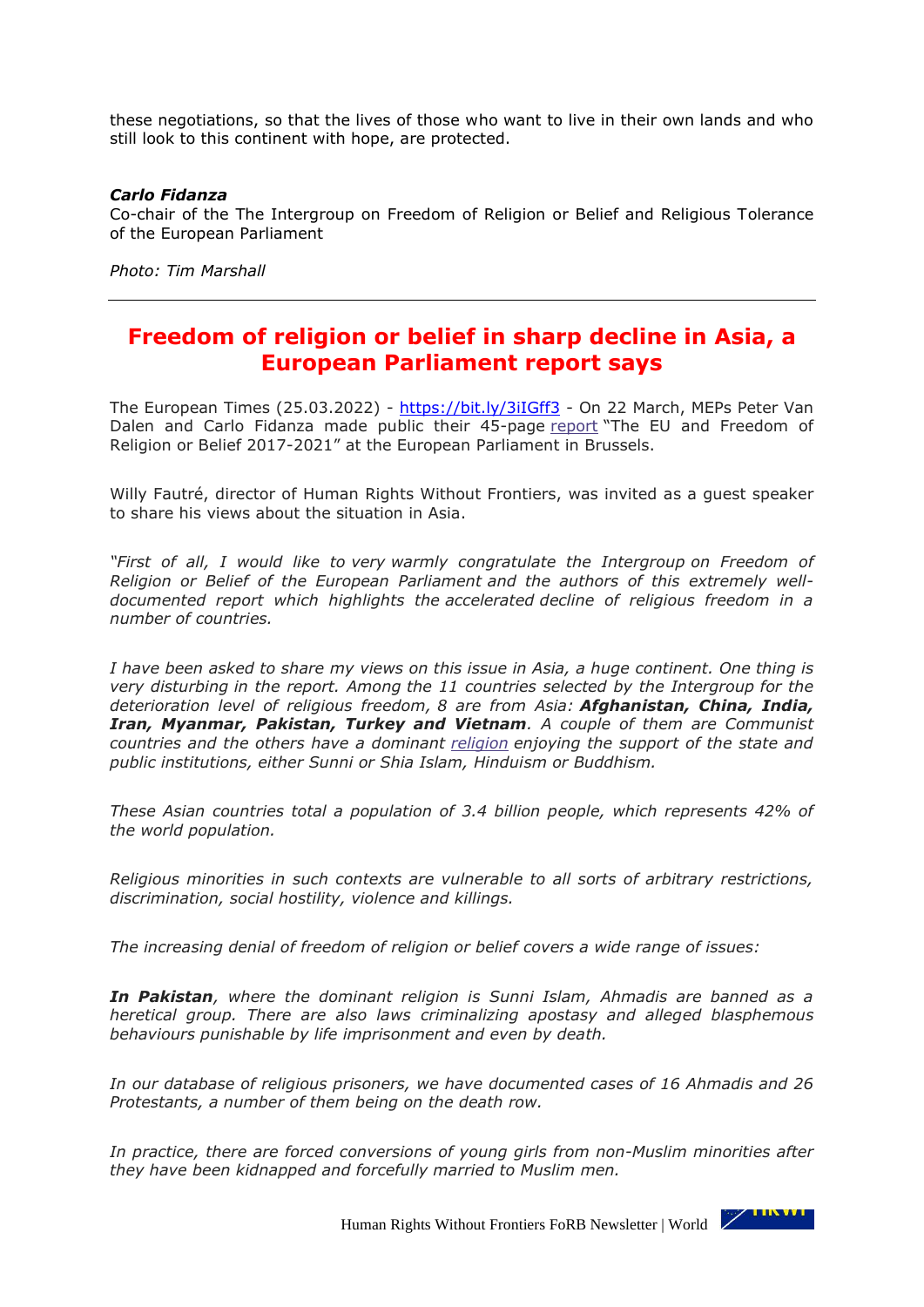*There is also a persistent climate of extreme social hostility and mob violence against Christians and Ahmadis leading to killings.*

*In India, where Hinduism is the dominant religion, anti-conversion and anti-blasphemy laws similarly breach the right to change religion and restrict various forms of expression about religious issues.*

*Discriminatory laws inspired by religious nationalism negatively impact the lives of non-Hindu citizens and residents in India, leading to hostility, tensions and mob violence against Muslims and Christians.*

*Laws denying access to foreign funding have forced Amnesty International to close its office in India and have restricted the health and education activities of religious caritative institutions.*

*In Iran, all laws and regulations are based on Islamic criteria and the Sharia is strictly applied. This results in religious minorities, especially Christians, Baha'i and non-Shi'a Muslim minorities, being persecuted by the government and being subject to unjustified prison sentences. Muslims are prohibited to change or renouncing their religious beliefs and proselytizing or just attempting to convert Muslims is punishable by death. In our database of religious prisoners, we have 51 documented cases of Baha'is, 12 Christians and 7 Sufis.*

*In Myanmar, there is the extreme and persistent persecution of the predominantly Muslim Rohingya community, resulting in violence and a massive exodus of Rohingyas into neighbouring country Bangladesh, which has been going on since 2016. Last year, the military grabbed power and went on fueling Burmese Buddhist nationalism, which leads to violence and discrimination, especially towards Muslims and to a lesser extent Christians.*

*In Turkey, increasing religious nationalism is also propagated by the government. Under president Erdoğan,. Erdogan is publicly targeting atheists, Christians and Jews.*

*This hostility comes in the form of lacking protection and government support for minority religious sites. The famous Hagia Sophia in Istanbul was even converted from an Orthodox Christian church into a mosque. Furthermore, the government is implementing a ban on foreign religious workers, such as Christian evangelists, which is also leading to their expulsion.*

*In Vietnam, an atheist Communist country, the government is actively persecuting religious minority groups, in particular those which are denied registration imposed by a law since 2018 on the ground of national interest, public order or national unity. This mainly concerns Christians from the Hmong and Montagnard minorities as well as Buddhists from the An Dan Dai Dao and the Hoa Hoa groups who refuse to declare loyalty to the Communist Party. In our database of religious prisoners, we have documented cases of 26 Buddhists, 8 Protestants and 2 Catholics.*

*In Afghanistan, even before the shift in power last year, Islamic doctrines were already incorporated into the country's laws. This resulted in the criminalization of blasphemy and apostasy with the possibility of the death penalty as a result. The situation has* 

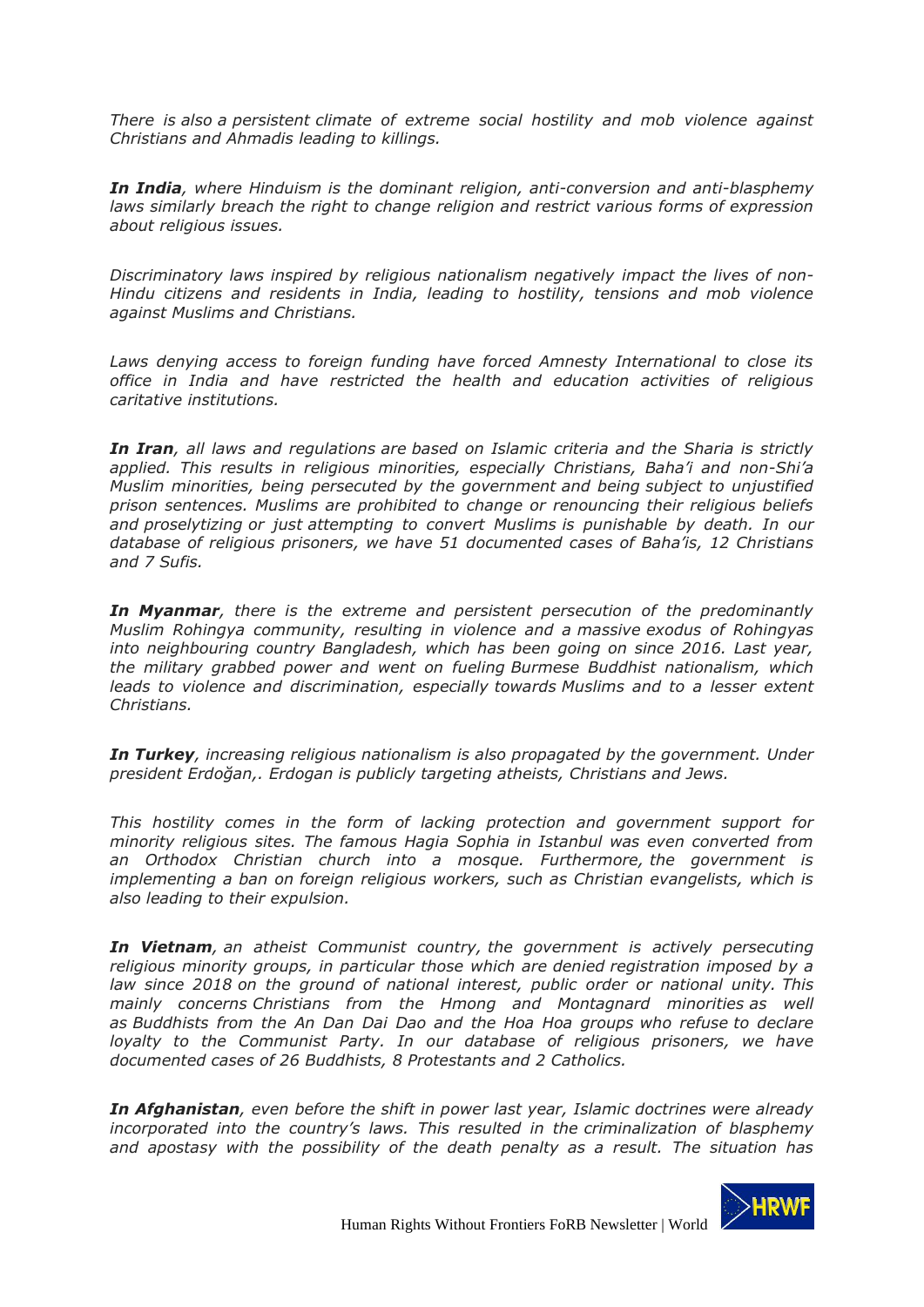*become ever more concerning since the Taliban reclaimed power after the allied forces left the country in the summer of 2021.*

#### *Last but not least*

*In China, the government is becoming more and more authoritarian in all its policies, enforcing a so-called sinicization of society, in which religion is seen as a threat to the official atheist ideology.*

*Under the guise of sinicization, Xi Jinping has banned a number of so-called undesirable religious groups and reinforced the full control of the Chinese Communist Party over all sectors of society, including all religious groups.*

*One or two million Uyghur Muslims have been and are allegedly politically reeducated in detention camps. All religious groups have people in prison, especially those that are banned like Falun Gong.*"

# <span id="page-6-0"></span>**MEPs Van Dalen and Fidanza launch a worrying report on FoRB in 2017-2021**

#### *See the 45-page report [here](http://www.religiousfreedom.eu/wp-content/uploads/2022/03/Intergroup-FoRB-Report-Final-2021.pdf)*

#### **1.FOREWORD & INTRODUCTION**

The Freedom of religion or belief

The Intergroup

Purpose of this report

Methodology and reading guide

Standing up for the right to freedom of religion or belief

### **2. STATE OF FREEDOM OF RELIGION OR BELIEF AROUND THE WORLD**

General developments

Country-specific evaluation *India* - *China* - *Nigeria* - *Iran* – *Pakistan – Algeria – Myanmar- Turkey- Eritrea- Vietnam- Afghanistan* Stories of hope

#### **3. THE ROLE OF THE EU IN PROMOTING AND PROTECTING FREEDOM OF RELIGION OR BELIEF AROUND THE WORLD**

The involvement of the European Council and the Council of the EU in promoting and protecting the freedom of religion or belief

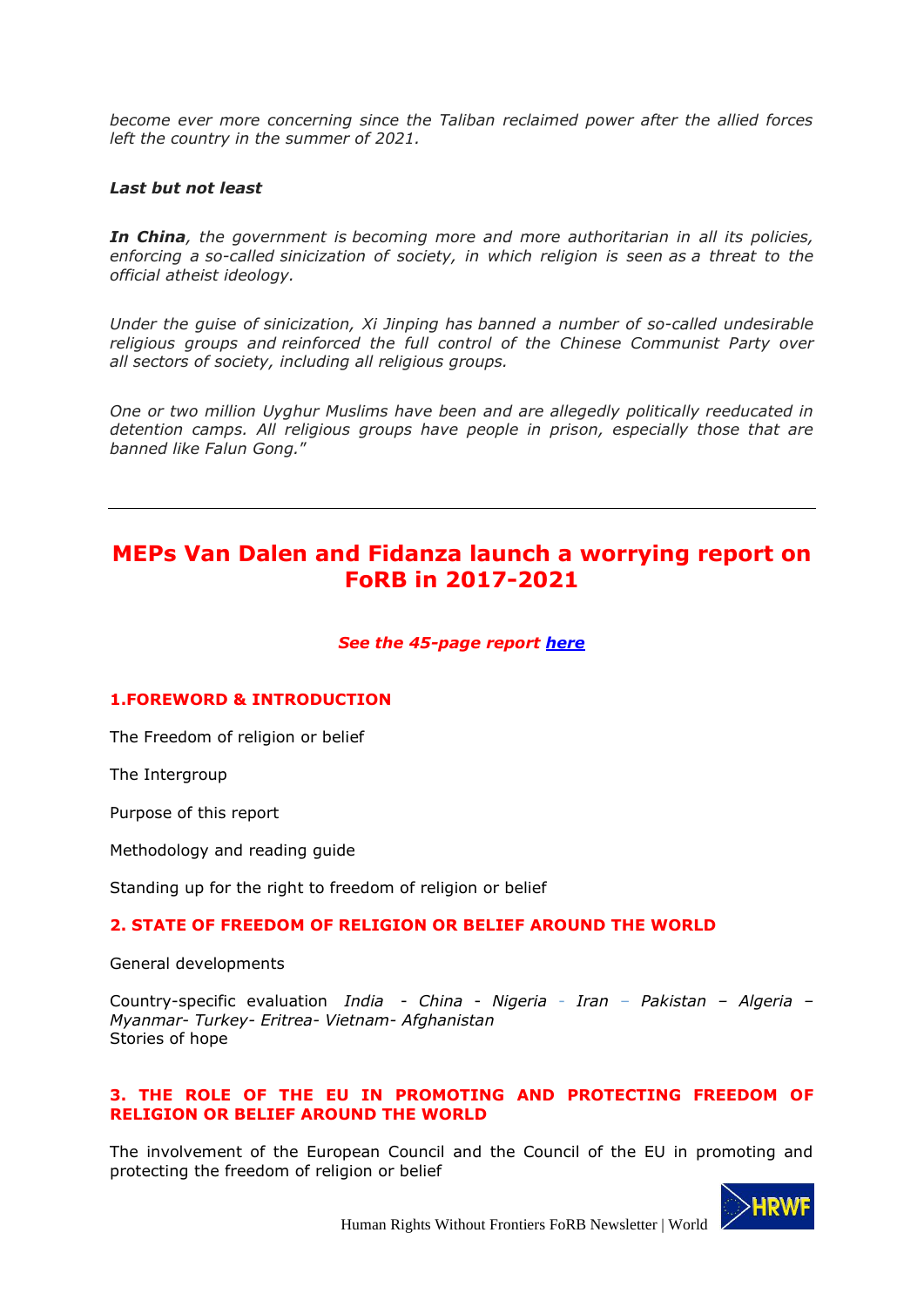European Parliament's engagement to promoting and protecting the freedom of religion or belief

European Parliament urgency resolutions

The EU Guidelines on the promotion and protection of freedom of religion or belief

Trade relations including the generalised scheme of preferences

The EU Special Envoy on the promotion and protection of freedom of religion or belief outside the European Union

Conclusion

### **4. RECOMMENDATIONS TO STRENGTHEN THE EUROPEAN UNION'S EFFORTS IN PROMOTING AND PROTECTING THE FREEDOM OF RELIGION OR BELIEF**

The European Council and the Council of the EU

The European Commission:

- *The EU Special Envoy for the promotion of freedom of religion or belief outside the European Union*
- *The European External Action Service (EEAS) and EU representations in third countries*
- *Promoting and protecting religious freedom in trade relations*

The European Parliament

#### **ANNEXES**

Annex 1 - Questionnaire and list of respondents

Annex 2 - Overview of the European Parliament's initiatives relating to the freedom of religion or belief 2017-2021

Annex 3 - Overview of Council initiatives relating to the freedom of religion or belief 2017-2021

#### Bibliography

The European Times/ HRWF (28.03.2022) - The FoRB report, which outlines the "[state of](http://www.religiousfreedom.eu/2022/03/23/elementor-1023/)  [the art of religious freedom in the world](http://www.religiousfreedom.eu/2022/03/23/elementor-1023/)" and discusses the "European institutions' actions to protect religious freedom", was drafted in collaboration with some of the most important associations and NGOs in the sector, involving "different representatives of the faiths, from Christian associations to Baha'i, Muslims and Jews".

In addition to the co-chairs of the intergroup **Peter VAN DALEN** (EPP) and **Carlo FIDANZA** (FdI- Ecr) who opened the session, other speakers were **Iannis Argyropoulos**, Head of Unit for Asia-Pacific and South Asia Regional Affairs of the **European External Action Service;** ; **Marcela Szymanski**, editor-in-chief of the "**Religious Freedom in the World**" dossier at the Pontifical Foundation **Aid to the Church in Need** and **Willy Fautre**, Director of **Human Rights Without Frontiers** and

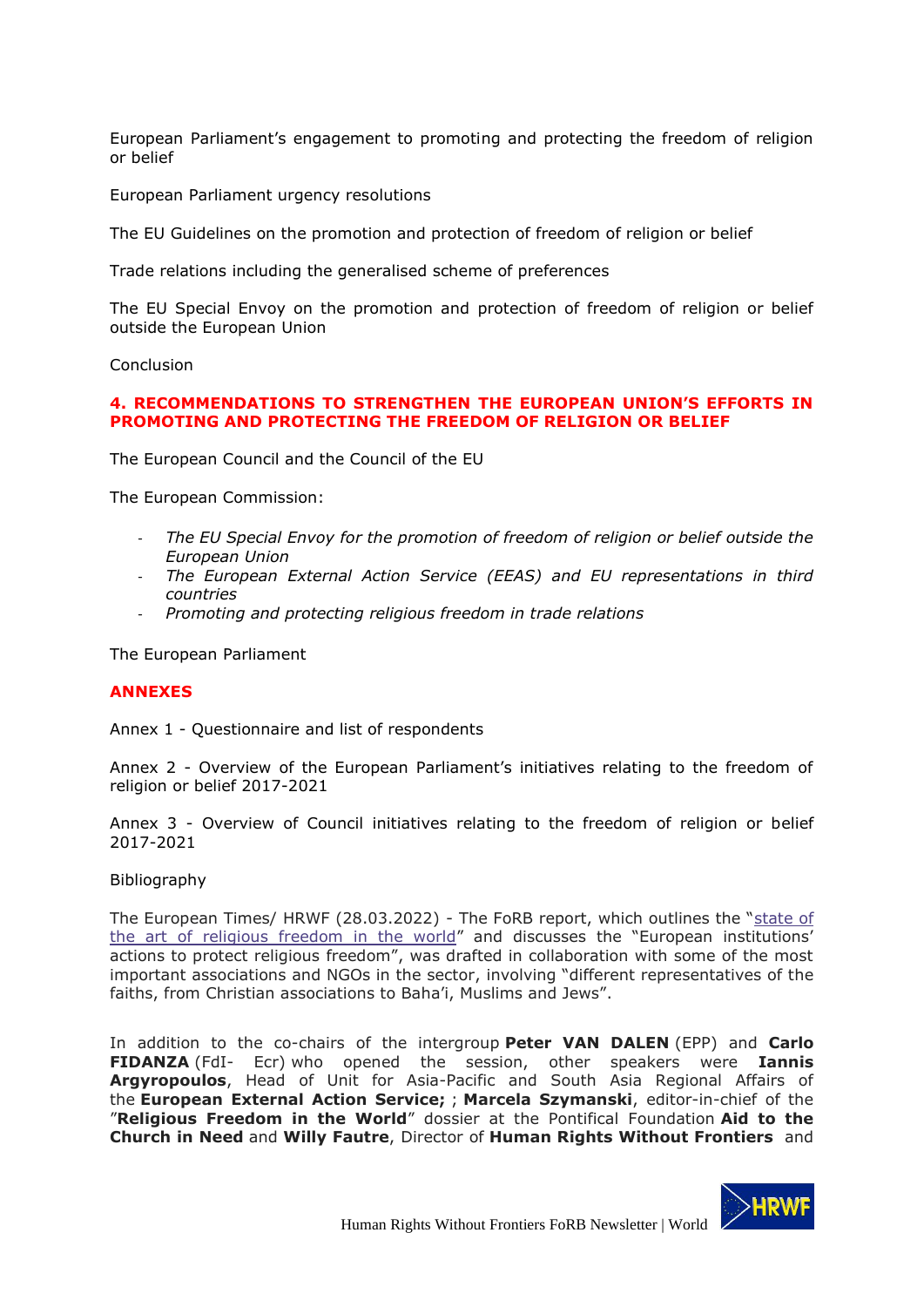**Oksana Oleynikova**, director of the **Good Shepherd** children's home in Ukraine, who "updated the audience on the current situation in Ukraine.

Peter VAN DALEN, co-chair of the Intergroup since its inception ten years ago, started by saying that "*The EU needs to enhance its efforts in promoting and protecting freedom of [religion](https://www.europeantimes.news/category/religion/) or belief, as it is deteriorating in many countries. In EU policy, too often economic interests prevail over [human rights](https://bit.ly/32MBOeM) commitments. Therefore, the European Commission must reappoint a Special Envoy for the promotion and protection for the freedom of religion or belief as soon as possible.*"

Co-chair Carlo FIDANZA recalled that among those persecuted for their faith, "*over 360 million Christians experience a high level of persecution and discrimination*. *Today the eyes of the world are rightly focused on the martyrdom of Mariupol,*" FIDANZA said, "*but with this report, we want to turn the spotlight on another martyrdom that takes place every day in total indifference and which affects millions of believers.*"

And FIDANZA added: *"As Peter VAN DALEN said, in most countries, we can see that both a very dominant religious majority (often Islamic, e.g. Pakistan) or a rather authoritarian government (e.g. China) are the main drivers of persecution of religious minorities. Often we can also see a combination of these two (e.g. Iran, Turkey)."*

The report, which has just been published by the FoRB intergroup, selects 11 countries that, according to the NGOs participating in the survey, are the countries where religious freedom is increasingly restricted.

Among them China, where forced Sinicisation is underway at the expense of Uyghur Muslims, Falun Gong practitioners, Christians and of course Tibetan Buddhists.

In Nigeria, President Buhari has worked to foster an islamisation of the country and Christians are mainly persecuted by jihadist groups such as Boko Haram, Iswap and local warlords.

In Pakistan, the majority of the Sunni population is aggressive towards minorities and anti-blasphemy laws are often misused to settle scores with non-Muslim competitors in business.

Last but not least, the press release of the Intergroup also focuses on Algeria, Myanmar, Eritrea, Vietnam and Turkey where President Erdogan promotes Sunni Islamisation policies at the expense of atheists, Christians and Jews.

In the Q&A part of the launch event, MEP Carlo FIDANZA stressed that the Intergroup *"*will continue taking the initiative to address the situation of persecuted minorities worldwide" and "will keep pushing for a quick reappointment of a Special Envoy on Freedom of Religion or Belief outside the EU", a position efficiently occupied by [Jan Figel](https://en.wikipedia.org/wiki/Ján_Figeľ) from 2016 to 2019, and left vacant since then… Where there is no political will, there is no way.

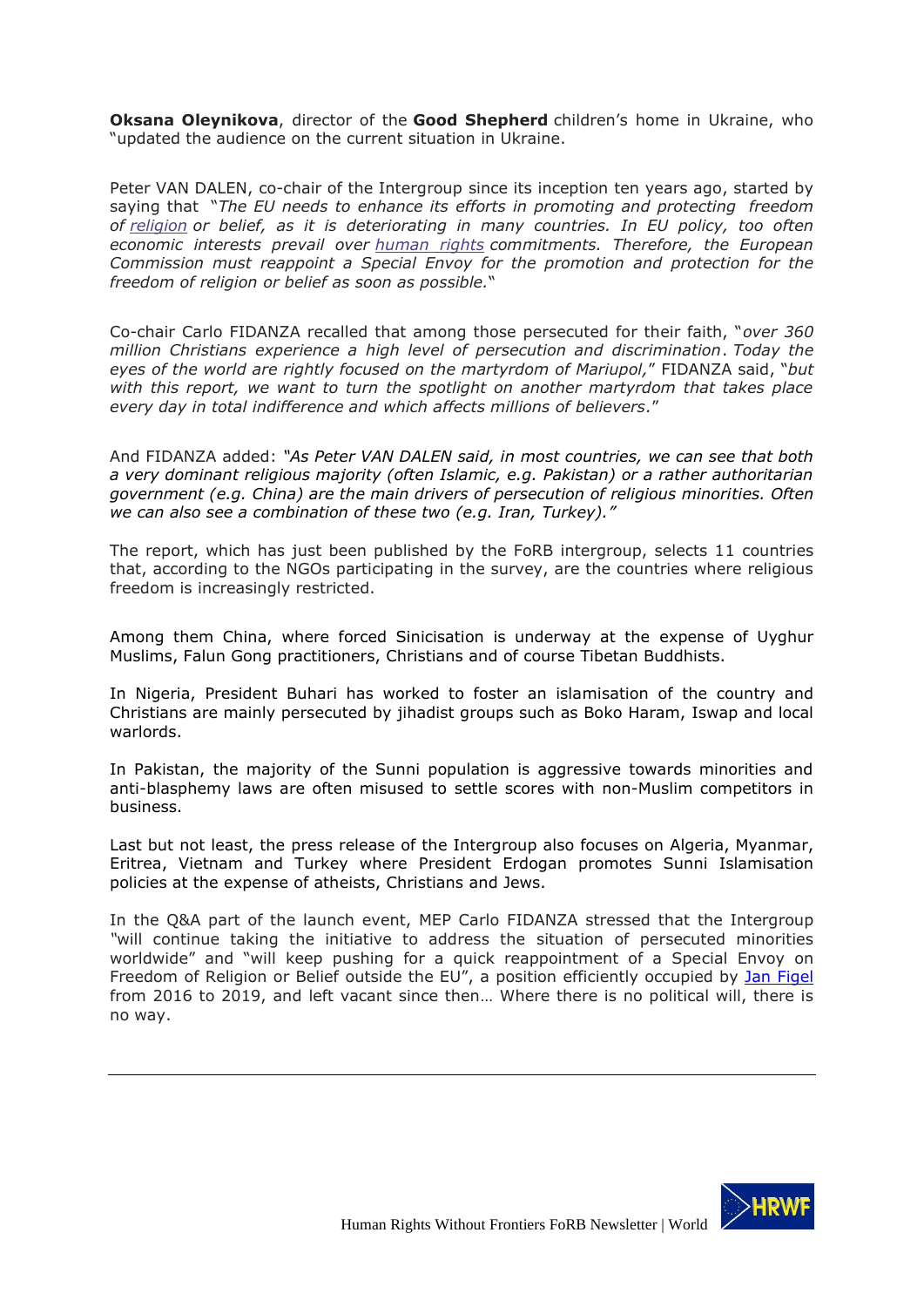# <span id="page-9-0"></span>**European Parliament denounces persecution of religious minorities worldwide**

**ECR Group at the EP (15.03.2022) - <https://bit.ly/3s39Zs9> - Today, the European Parliament's Foreign Affairs Committee adopted [ECR rapporteur Karol](https://www.europarl.europa.eu/doceo/document/A-9-2022-0071_EN.html)  [Karski's own-initiative report on the persecution of minorities](https://www.europarl.europa.eu/doceo/document/A-9-2022-0071_EN.html) on the grounds of faith or religion. In the text, MEPs support and protect the rights of persecuted believers around the world, pointing out that the level of violence in some regions may constitute crimes against humanity or even genocide.**

"I am glad that my report has received such broad support, because it touches on a very serious problem. Research shows that freedom of religion or belief is violated in nearly one-third of all countries in the world, and more than 5 billion people live in countries that mandate or tolerate serious violations of freedom of religion or belief," said Karski following the vote.

Karski would have liked the report to have gone a step further by naming the actors in the persecution of believers:

"In my opinion, we should also have exposed the main perpetrators in the persecution of believers and the countries in which religious minorities are most oppressed, but unfortunately we didn't find a common approach here."

As a result of amendments introduced by left-wing MEPs, the report's focus shifted from presenting specific examples of religious groups, particularly Christians, as the group most affected by persecution, to a more general approach. "That's a shame, because I think there's enough evidence of gross violations of the rights of people belonging to the four largest religious groups in the world: Christians, Muslims, Hindus and Buddhists, to name just these," Karol Karski said.

The document was adopted by a majority of 59 in favour, 1 vote against and 13 abstentions.

# <span id="page-9-1"></span>**UN report decries persecution of Baha'is across MENA region**

#### *The [report\(link is external\)a](https://www.ohchr.org/EN/HRBodies/HRC/RegularSessions/Session49/Documents/A_HRC_49_44_AdvanceUneditedVersion.docx)nd [annex\(link is external\)](https://www.ohchr.org/Documents/Issues/Religion/Annex-Bahai-minority.docx) are available online at the UN's Office of the High Commissioner for Human Rights.*

Bahá'í International Community (11.03.2022) - <https://bit.ly/3tUCwQP> - A new report and its annex, "Rights of persons belonging to religious or belief minorities in situations of conflict or insecurity", by the United Nations (UN) Special Rapporteur on freedom of religion or belief, Dr Ahmed Shaheed, has highlighted the "increasing insecurity that Baha'i communities experience" in a number of countries in the Middle East and North Africa region. The annex is the first time such a document has given exclusive focus to the situation of the Baha'is in several countries.

The Special Rapporteur's report was released during the 49th session of the Human Rights Council in Geneva. The annex, which said that concerns regarding the Baha'is "have persisted and even escalated across several country contexts", was based on a November 2021 symposium for international organisations and governments, UN

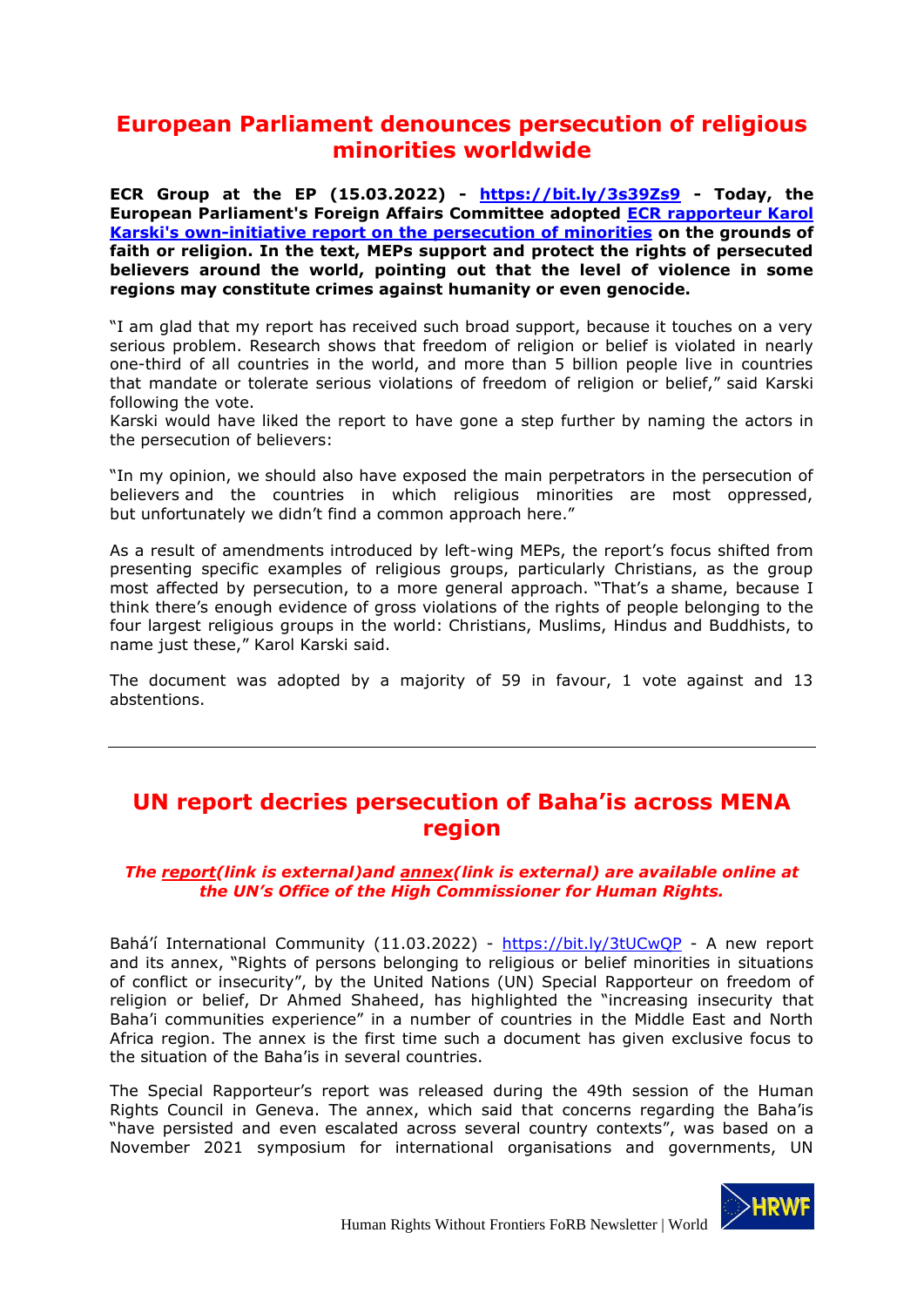experts, members of civil society and representatives of the Baha'i International Community (BIC).

"Dr Ahmed Shaheed's report illustrates the perilous situation Baha'is face in Iran and Yemen," said Bani Dugal, the BIC's Principal Representative to the United Nations, "and the discrimination they face in Qatar and Tunisia. We hope they will inform the actions of Human Rights Council members and remind the authorities that the world is watching."

Baha'is lack legal recognition in Iran and Yemen, the annex said, where they are persecuted, and in Qatar and Tunisia, where Baha'is have suffered discrimination. The annex noted that a lack of recognition exposed Baha'is to violations of their basic rights.

Activities of Baha'is in "manifesting" their faith, according to Dr Shaheed, are criminalised in Iran. Laws added to Iran's penal code in 2021 may also criminalise expressing Baha'i beliefs or even identifying as a Baha'i. The "discrimination against and persecution of Baha'is is State-driven and systematic", the annex said, and Baha'is "reportedly have experienced violence and restrictions on manifesting their faith" in particular if these are seen to contradict Islamic principles". Baha'is also face discrimination in accessing education and employment and were "subject to smear campaigns and speech that may incite violence against them based on their faith identity".

In Yemen, the "discrimination, hostility, and violence against the Baha'i community is reportedly systematic", the annex said, adding that Houthi leaders have "called for the arrest of Baha'is based on their faith identity, with some already convicted, others deported, their gatherings raided, institutions banned and attempts underway in the courts to seize their properties". Yemenis had also been incited to "engage in violence" against Baha'is in a televised speech by the Houthi leader.

Dr Shaheed, in an indirect reference to Iran, also noted concerns over "rising influence of external actors in Yemen" which may be exacerbating these challenges.

Baha'is in Qatar are in "a precarious situation", the annex said, due to "administrative deportations and blacklisting resulting in loss of employment, income, and separation of families". And in Tunisia the annex said that the government had refused to recognise the Baha'i community. During legal appeals brought by Baha'is, it was reported, "discriminatory claims about the precepts of the Baha'i belief, in addition to unfounded concerns relating to national security and social peace" were expressed.

Dr Shaheed's report stressed that "State and non-State actors have exploited the identity of religious or belief minorities to further their political, economic, and military objectives", adding that Baha'is in Iran and Yemen have been targeted "through hateful rhetoric that seeks to mobilize the public against them and 'legitimize' policies and practices that harm them … authorities and others have accused the Baha'i community of being foreign agents or enemies of the State, including … Israeli spies".

The report said that targeting Baha'is in this way entrenched widespread "fear, suspicion, and discrimination … leaving many members of the Baha'i community feeling more fearful and exposed to violence".

The report also included several recommendations. UN Member-States were encouraged to "recall their international human rights obligations towards religious minorities", including the Baha'is; relevant agencies within the UN system were encouraged to "adopt a more cohesive and coordinated approach" in responding to the situation facing religious minorities; and both States and civil society were asked to consider establishing new "platforms" to advocate for the rights of the Baha'is such as a "friends of Baha'is" working group.

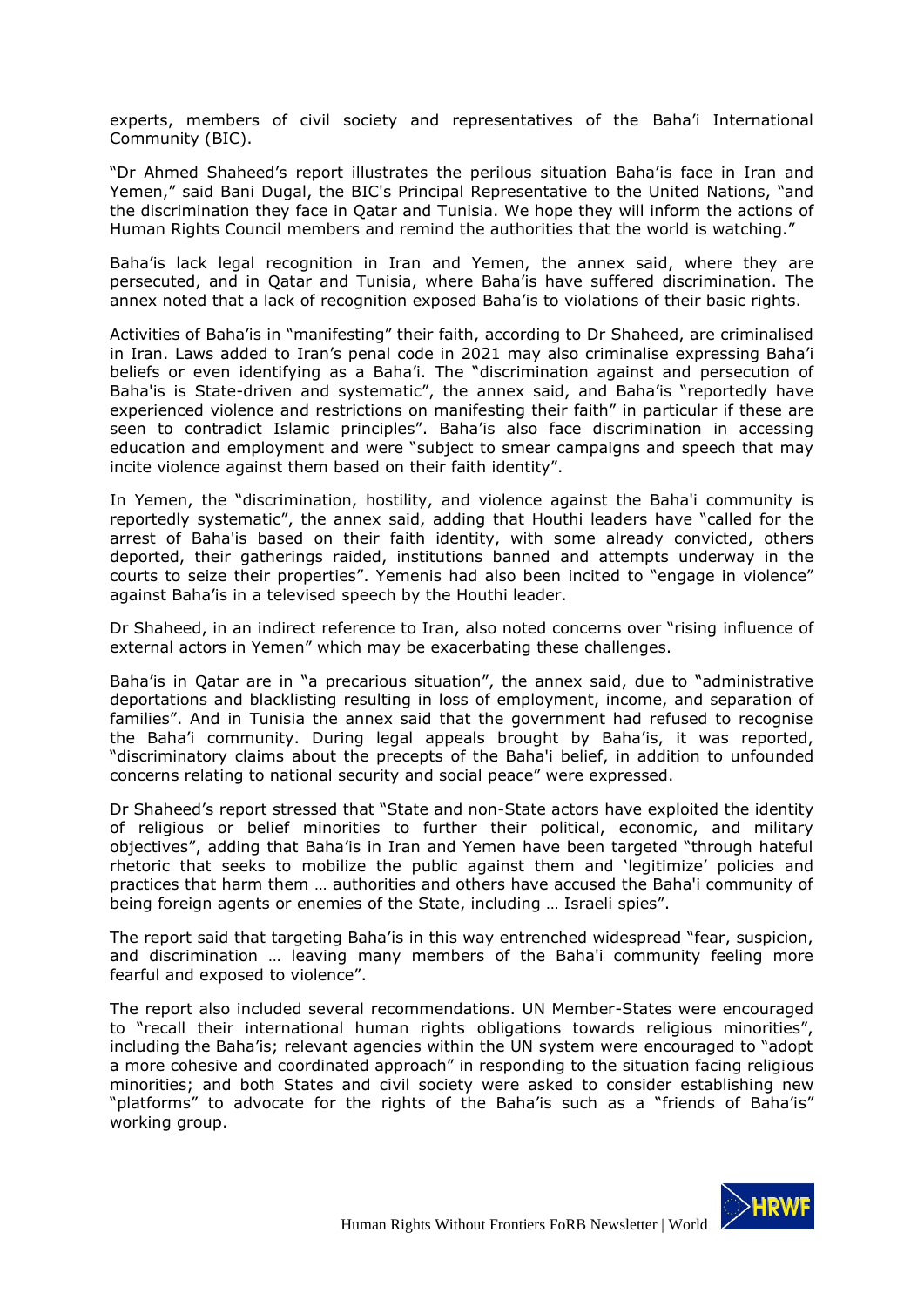The [report\(link is external\)](https://www.ohchr.org/EN/HRBodies/HRC/RegularSessions/Session49/Documents/A_HRC_49_44_AdvanceUneditedVersion.docx) and [annex\(link is external\)](https://www.ohchr.org/Documents/Issues/Religion/Annex-Bahai-minority.docx) are available online at the UN's Office of the High Commissioner for Human Rights.

#### **Background**

#### **Iran**

- The Baha'is are Iran's largest non-Muslim religious minority and have been systematically persecuted by the government since the 1979 Islamic Revolution.
- More than 200 Baha'is were executed in the years after the Islamic Revolution.
- A 1991 policy document signed by Iran's Supreme Leader, Ayatollah Ali Khamenei, called for the progress and development of Iran's Baha'i community to be "blocked" and for Baha'is to be denied education and livelihoods. Thousands of articles of propaganda against the Baha'is are published in Iran's state media each year.
- Hundreds of Baha'i-owned private properties, including homes, small businesses and farms, have been confiscated since the Islamic Revolution.
- See BIC.org for comprehensive information on the persecution of the Baha'is in Iran: <https://www.bic.org/focus-areas/situation-iranian-bahais>

#### **Yemen**

- In Yemen the Houthis have been persecuting Baha'is and its leaders have used rhetoric and tactics which are very similar to those seen in Iran. Yemeni Baha'is have faced arrest, imprisonment, torture and risk of execution.
- See BIC.org for comprehensive information on the persecution of the Baha'is in Yemen: <https://www.bic.org/situation-in-yemen/reports-situation-yemen>

#### **Qatar**

- Baha'is have lived in Qatar for almost a century—decades before the country gained independence in 1971. In recent decades the Baha'i community has suffered instances of discrimination, restrictions and human rights violations. The cumulative effect of these acts has now become untenable because they threaten the viability of the community.
- **E** Baha'is face discrimination in employment, non-renewal of work permits, expulsions and blacklisting. They have also experienced attacks on their cemeteries.
- The BIC and the Baha'i community of Qatar have made several attempts to engage the Qatari government directly on this issue. Despite repeated promises made by the government to look into the matter, the situation has continued to deteriorate.

#### **Tunisia**

▪ Tunisian Baha'is have long been an integral part of Tunisian society and have contributed to the wellbeing of the country, including to issues of coexistence, such as in the drafting of Article 6 of the 2014 Constitution following the Jasmine Revolution of 2011. But more recently, the Tunisian government has been officially opposed to the recognition of Baha'is and have appealed a past court decision to allow the registration.

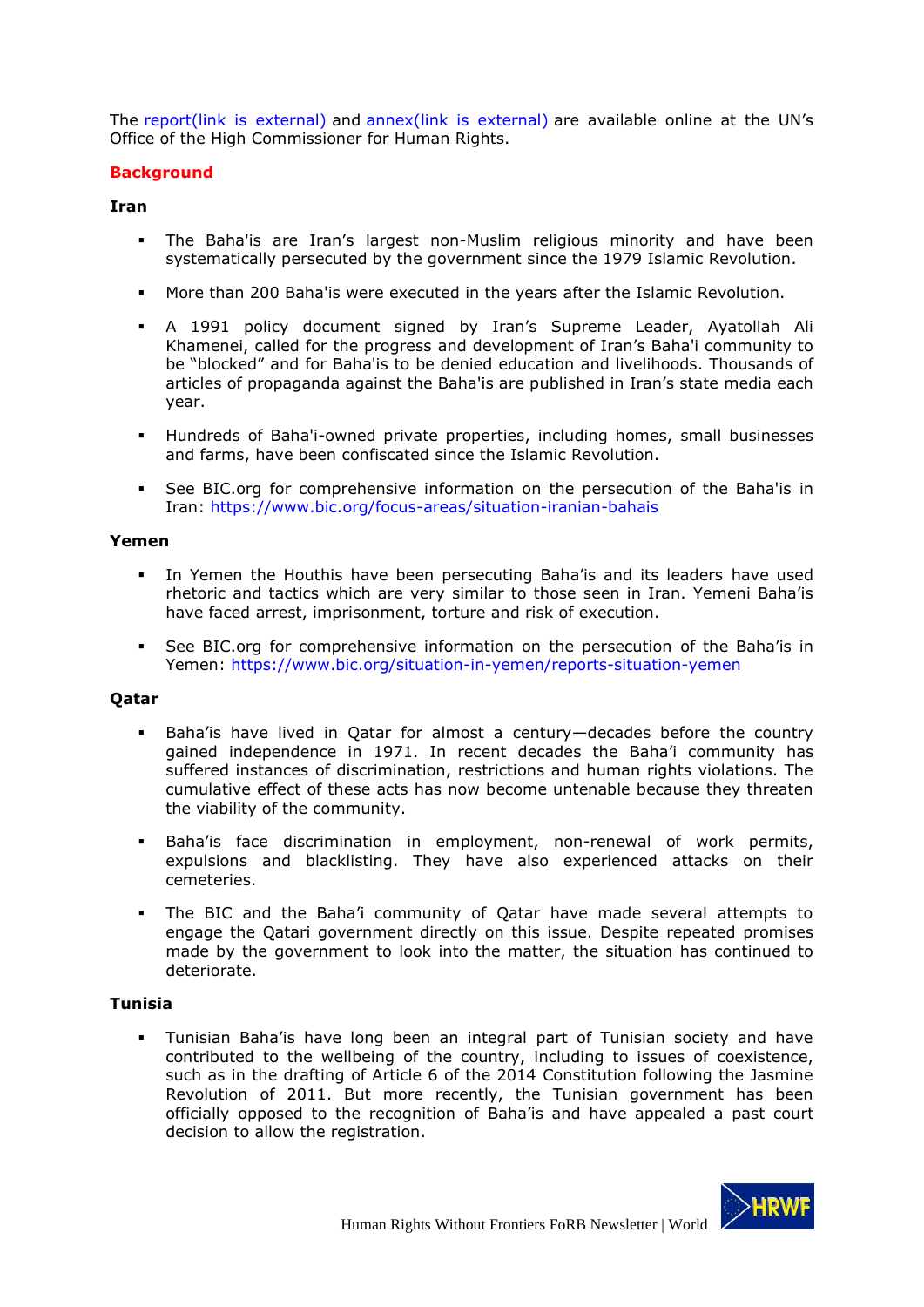- Both the Mufti of the Republic and the Minister of Religious Affairs have labelled the Baha'is as infidels.
- **EX** Baha'is have not been able to bury their deceased according to Baha'i burial rites because the government has not allotted them their own cemeteries – despite the fact that they are also not permitted to use Muslim cemeteries.

*Photo: Dr Ahmed Shaheed, United Nations Special Rapporteur, Freedom of Religion or Belief*

# **In and out of prison in January 2022**

<span id="page-12-0"></span>HRWF (07.02.2022) – Some news from the prisons in China, Iran, Pakistan and Russia in January 2022.

*CHINA: [Yu CHEN, a Protestant, sentenced to seven years in prison](https://bitterwinter.org/chen-yu-seven-year-sentence-christian-books/)*

A Chinese Christian online bookstore owner, Chen Yu, was charged with "illegal business operations" on September 27, 2021. He was sentenced to seven years in prison and fined 200,000 RMB (\$29,450 USD).

According to a **[document](https://pbs.twimg.com/media/EjLBqt6U8AEBJIJ?format=jpg&name=medium)** from the People's Court of Linhai City. Additionally, the 12,864 Christian books from his bookstore were to be destroyed by the Linhai City Public Security Bureau.

### *CHINA: [5 Muslim women sentenced to prison terms](https://www.rfa.org/english/news/uyghur/five-women-01212022165157.html)*

F female Uyghur Muslims sentenced to prison terms: 7 to 20 years

I think that in the column #of arrests, you should write 5, have all the full names in the same box. See what is best. We can talk online if you need help.

### *IRAN: [Conditional release of 9 Christians](https://articleeighteen.com/news/9998/)*

Muslim converts Abdolreza Ali Haghnejad, Shahrooz Eslamdoust, Behnam Akhlaghi, Babak Hosseinzadeh, Mehdi Khatibi, Khalil Dehghanpour, Hossein Kadivar, Kamal Naamanian and Mohammad Vafadar were conditionally released following a Supreme Court ruling but two weeks later, [Ali Haghnejad](https://articleeighteen.com/news/10105/) was sent back to prison!!!

*IRAN: [Hadi Rahimi starting his prison term](https://articleeighteen.com/news/10027/)*

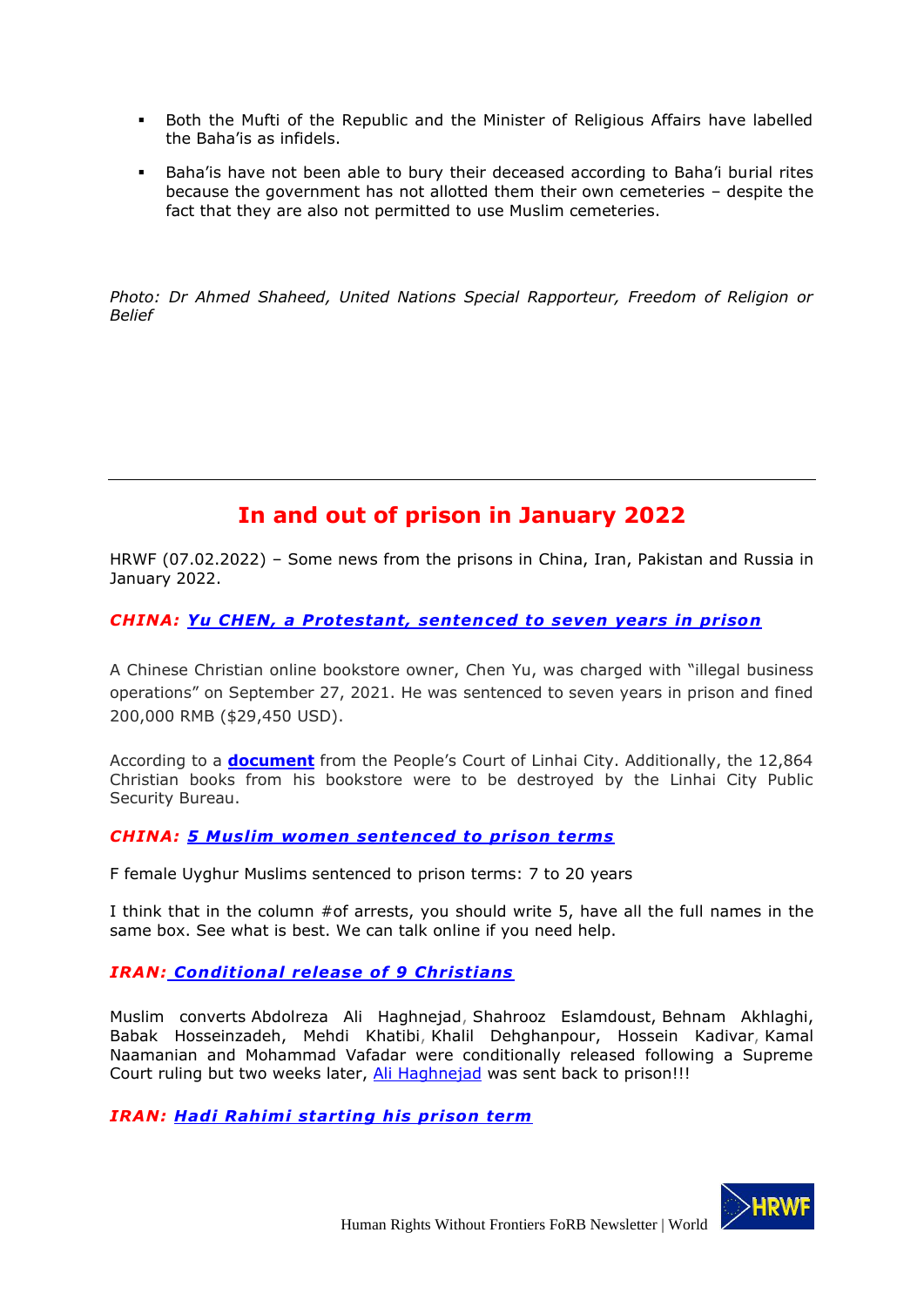Christian convert Hadi (Moslem) Rahimi has begun serving his four-year prison [sentence](https://articleeighteen.com/news/6548/) for "acting against national security" by attending a house-church and "spreading 'Zionist' Christianity".

*PAKISTAN: [Zafar Bhatti sentenced to](http://www.fides.org/en/news/71420-ASIA_PAKISTAN_Christian_victims_of_blasphemy_a_Pastor_sentenced_to_death_a_layman_released_on_bail) death*

A Christian man, Zafar Bhatti, 58, has been sentenced to death by the Pakistan session court of Rawalpindi, after being charged with blasphemy in 2012.

On July 22, 2012, Bhatti, a pastor, was arrested after being accused of sending text messages insulting the Prophet Muhammad's mother. There are reports that Bhatti was tortured into confessing.

On May 3, 2017, Bhatti was sentenced to life in prison for "insulting the Prophet Muhammad" (Sec. 295-C).

On June 22, 2021, Bhatti's conviction was upheld by a sessions court judge in the Rawalpindi District.

In January 2022, the British Asian Christian Association reported that the Rawalpindi Sessions Court had sentenced Bhatti to death.

*PAKISTAN: [Release of Nadeem Samson](https://www.asianews.it/news-en/Islamabad:-Christian-accused-of-blasphemy-released-on-bail-54868.html)*

In a historic ruling for Pakistan, Nadeem Samson, jailed over a rent dispute, has been released on bail. However, the chances of him being found innocent have not increased. According to lawyer Saif ul Malook, the decision could serve as a precedent for other victims.

#### *PAKISTAN: Aneeqa Ateeq, [a Muslim woman sentenced to death](https://bitterwinter.org/blasphemy-even-a-muslim-woman-sentenced-to-death/) (Blasphemy)*

On January 19, 2022, Aneeqa Ateeq, a 26-year-old woman was sentenced to death by the Trial Court of Rawalpindi after she had been accused by a man called Hasnat Farooq of sharing via WhatsApp with him blasphemous messages and caricatures

#### *RUSSIA: [Two more Jehovah's Witnesses sentenced to a prison term, Korotun](https://bit.ly/33JlyvN)  [and Kolesnichenko](https://bit.ly/33JlyvN)*

On January 20, 2022, the Seversky City Court found Jehovah's Witness Yevgeny Korotun guilty of organizing the activities of an extremist organization under Part 1 of Art. 282.2 of the Criminal Code and sentenced to seven years in prison with subsequent restriction of liberty for two years and a five-year ban on working in educational institutions and "placement of any educational information", including on the Internet.

On the same day, the Seversky City Court found another Jehovah's Witness, Andrei Kolesnichenko, guilty of participating in the activities of an extremist organization under Part 2 of Art. 282.2 of the Criminal Code. He was sentenced to four years in prison with subsequent restriction of liberty for a year.

*RUSSIA***:** *[Alexei Ershov](https://www.europeantimes.news/2022/01/russia-aleksei-yershov-is-already-the-second-jehovahs-witness-to-be-sent-behind-bars-in-2022/) and [Maksim Beltikov](https://jw-russia.org/news/2022/01/171624.html), the first two Jehovah's Witnesses sent to prison in 2022*

A court in Seversk sentenced this 68-year old Jehovah's Witness to three years in a penal colony.

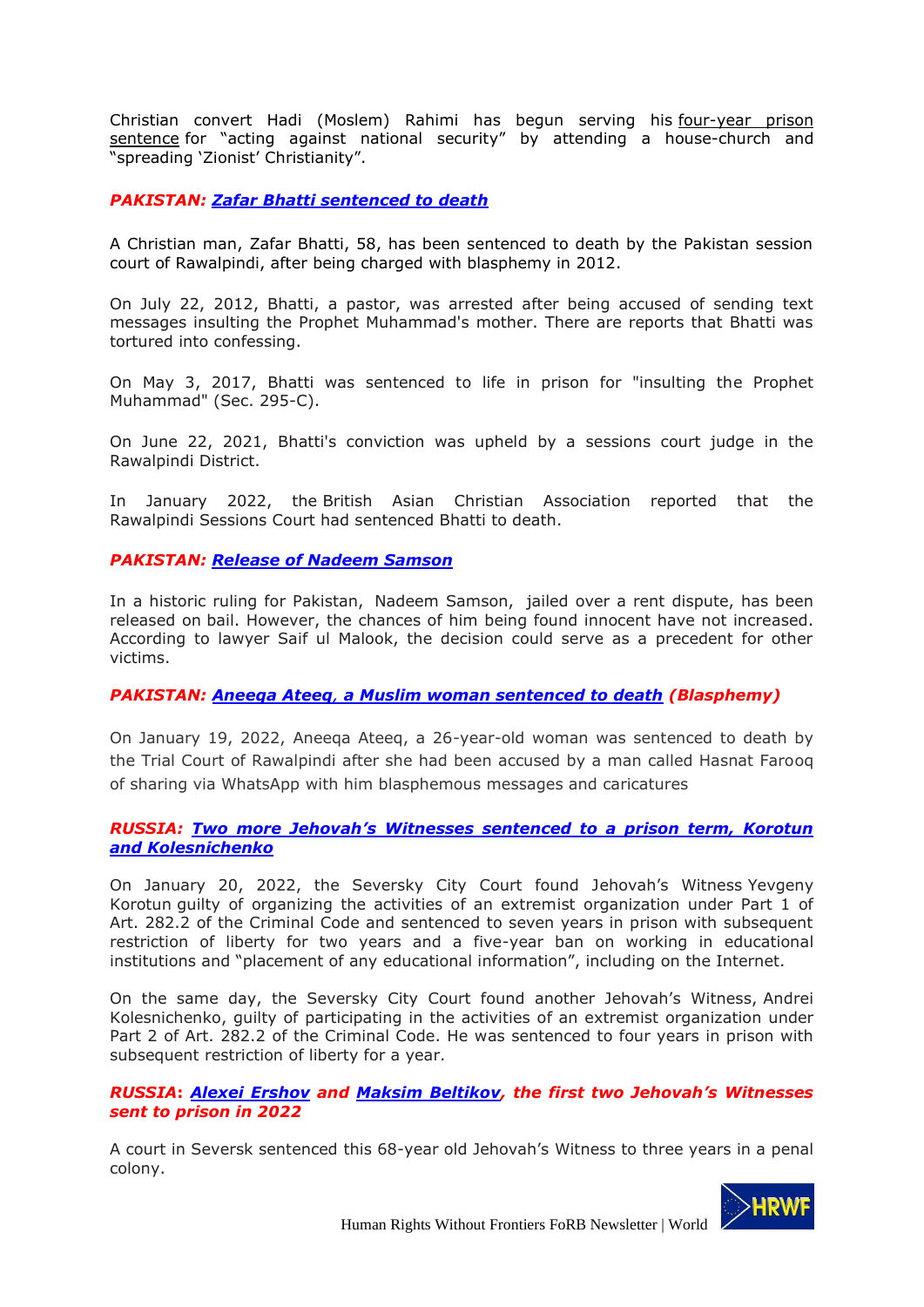On 19 January 2022, Judge of the Seversky City Court of the Tomsk Region Yalchin Badalov found 68-year-old Jehovah's Witness Alexei Ershov guilty of participating in "extremist activities" (Part 2 of Art. 282.2 of the Criminal Code) and sentenced him to three years in a penal colony. A week before, *[Maksim Nikolayevich](https://jw-russia.org/news/2022/01/171624.html) Beltikov* was sentenced to two years in prison for discussing the Bible.

*Photo : dehradun9319700701.blogspot.com*

## <span id="page-14-0"></span>**The Universal Peace Federation: Moon front or respected NGO? A white paper**

Bitter Winter (07.02.2022) - <https://bit.ly/34hDzl7> - On September 12, 2021, an event called "Think Tank 2022 Rally of Hope" was organized in South Korea. Due to the COVID-19 situation, it was a virtual event, live-streamed throughout the world. Because of the different time zones, the morning of September 12 in South Korea corresponded to the late afternoon or evening of September 11 in different parts of the United States. One of the (virtual) speakers at the event, which focused on the situation of world peace and the possibility of a peaceful reunification of the Korean peninsula, was former American President Donald J. Trump.

The organizer of the event in South Korea was the Universal Peace Federation (UPF), an entity founded by Reverend Sun Myung Moon (1920–2012) and his wife Hak Ja Han Moon. Trump was criticized in the United States as he did not attend the official commemoration of the victims of the terrorist attack of September 11, 2001, as if he regarded the Korean event as more important. In fact, the Rally of Hope's date was September 12, and the day had been picked up as the anniversary of the UPF foundation in 2005, although it was broadcasted in the U.S. on September 11. According to the UPF, Trump had recorded his speech in August, two weeks before the event.

Media criticism quickly became international. It escalated to a campaign putting together two groups not exactly popular with most media, Trump and his followers and "cults," as the founders of the UPF were also the founders of the Unification Church, one of the main targets of the anti-cult movement.

#### **[Read the whole White Paper here](https://bitterwinter.org/the-universal-peace-federation-moon-front-or-ngo/)**

### *Excerpt*

"Large UPF conferences gathered former (and sometimes current) presidents and prime ministers of different countries, as well as religious and cultural leaders. These gatherings included the Continental Africa Peace Summit 2018, inaugurated in Dakar, Senegal on January 18, 2018; the South-East Europe Peace Summit, opened in Tirana, Albania, on October 26, 2019; the Asia Pacific Summit, which started in Phnom Penh, Cambodia, on

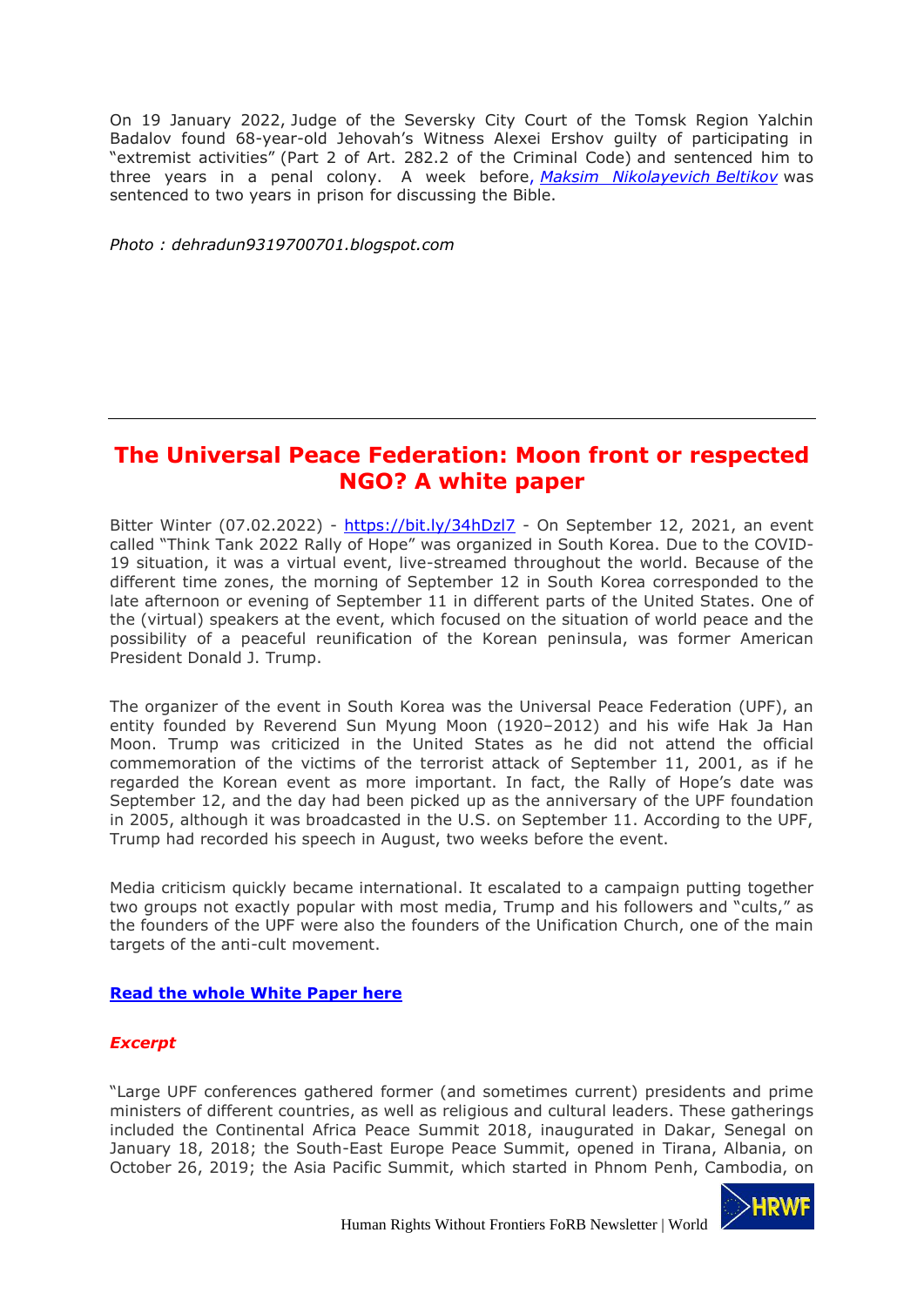November 19, 2019; the Africa Continental Summit Niger 2019, whose opening ceremony was held in Niamey, Niger, on November 28, 2019; the World Summit 2019 in Seoul, South Korea, on February 7–9, 2019; the World Summit 2020, which also took place in Seoul on February 3–8, 2020. Regional meetings were also organized, including the recent Balkans Leadership Conference, organized in Tirana, Albania, on November 20–21, 2021, which led to the signature of a Memorandum of Cooperation between the UPF and the Podgorica Club, an organization established in 2019 by former presidents of Southeast European countries.

The UPF is active through a number of specialized organizations, each of which holds its own events:

- •The International Association of Parliamentarians for Peace (IAPP)
- •The International Summit Council for Peace (ISCP)
- •The International Association of First Ladies for Peace (IAFLP)
- •The Interreligious Association for Peace and Development (IAPD)
- •The International Media Association for Peace (IMAP)
- •The International Association of Academicians for Peace (IAAP)
- •The International Association for Peace and Economic Development (IAED)

The International Association of Parliamentarians for Peace (IAPP) was launched on February 15, 2016, at the National Assembly of the Republic of Korea. It gathers parliamentarians from all around the world, and organizes forums promoting peace and democracy, and fighting corruption. National meetings of IAPP members have been organized in such diverse locations as Manila, London, Rome and Asunción, and the association has emerged as one of the largest and most active branches of the UPF. In the United States, the inaugural meeting was hosted by then pro tempore President of the Senate, Orrin Hatch. (…)

#### **[Read the whole White Paper here](https://bitterwinter.org/the-universal-peace-federation-moon-front-or-ngo/)**

#### *Conclusion: Why Do They Do It?*

The UPF is a huge network, and the Ambassadors for Peace come from very different nations, cultures, and religions. Those who have studied such organizations know that it is difficult, if not impossible, to gather a large number of diverse people under the flag of a common ideology.

Yet, if there is no full-blown ideology, there are certainly values proposed by the UPF. A basic idea is that world peace comes through dialogue, cooperation, service to others, and actions guided by morality. Obviously, the UPF is aware of the fact that in our pluralistic society very different ideas of morality coexist. The UPF tries to promote the general principle that morality has a spiritual dimension, and we are all part of "one

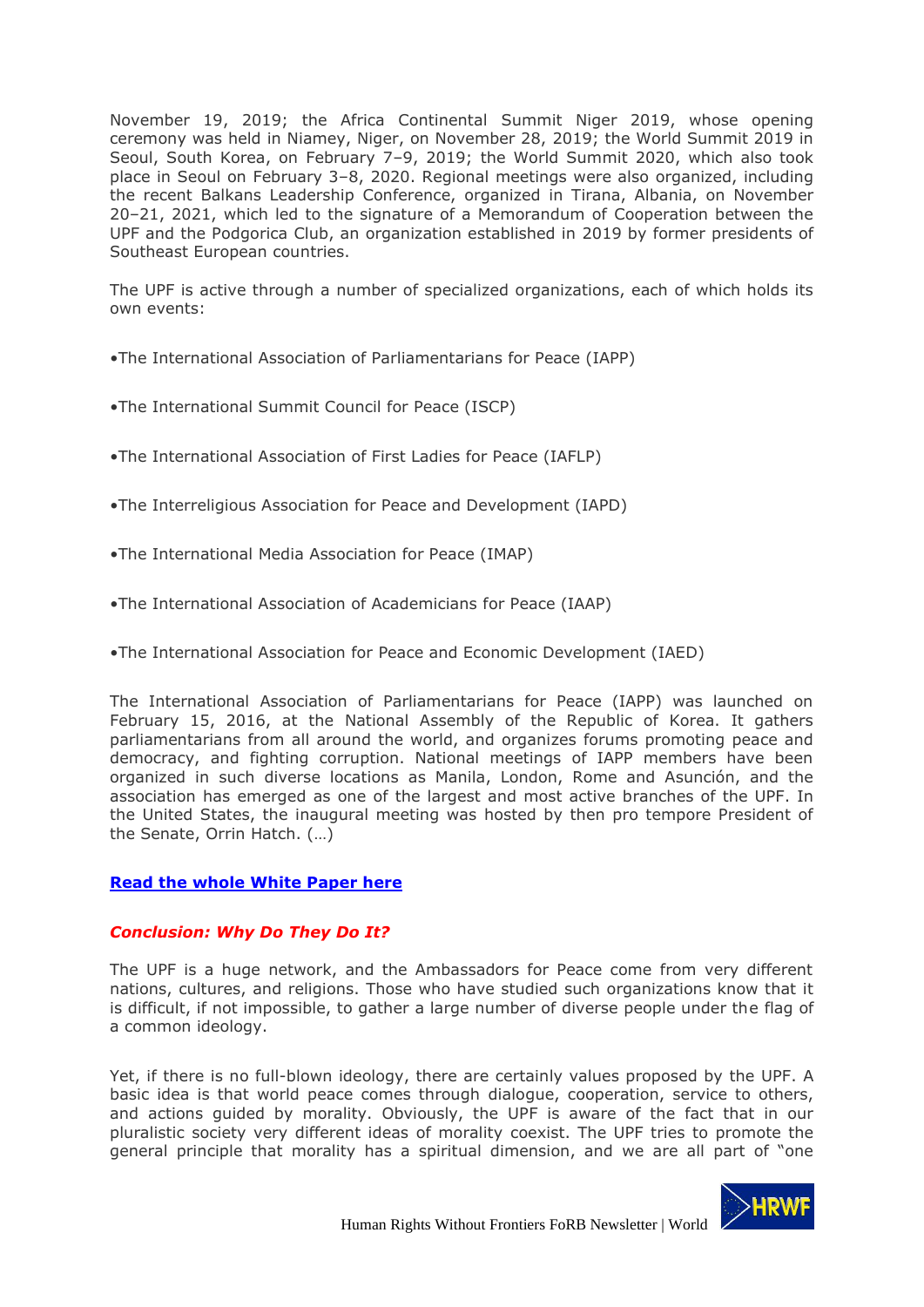human family under God." This may in fact displease atheists, although dialogue with humanists and atheists is not excluded from the scope of UPF activities.

The formula "one human family under God" is part of Reverend Moon's legacy, as is an emphasis on the family as the school where love and peace can be learned. However, the formula can be interpreted differently by Unificationists and non-Unificationists. Members of the Unification Church conceive the "one family" as a community acknowledging Reverend and Mrs. Moon as the True Parents, with a messianic role for our era. On the other hand, acknowledging the messianic role of the Moons is not necessary to believe that we are all part of one human family and should behave as such. This is an ideal that may appeal to women and men of all faiths.

One should not confuse the motivations of those promoting certain charitable and peace activities with the nature and effects of those activities. To use again an example we mentioned previously, the Vatican executives and Catholic priests who launched and lead Caritas Internationalis were and are motivated by a Christian idea of responsibility toward the poor, whom they consider as daughters and sons of God who have been redeemed by Jesus Christ. We may also speculate that those Catholic bishops and priests who work today for Caritas hope that their good deeds would benefit the image of the Catholic Church, which has received its good share of negative publicity on other issues. On the other hand, the rules of Caritas Internationalis strictly stipulate that the delivery of humanitarian aid should not be used as a proselytization tool for converting non-Catholics to Catholicism, many who are not Catholics work with Caritas, and its activities are generally praised as highly effective.

Similarly, those Unificationists who lead UPF, work for UPF, and donate to UPF (for which contributions by private donors, both members and non-members of the Unification Movement are important) are certainly motivated by Reverend and Mrs. Moon's spiritual ideas. They do not hide it, as our analysis of the 2020 event demonstrated. They are also aware that the UPF events benefit the image of Mrs. Moon as a leader with valuable ideas about international issues, which can be appreciated also by many who do not share her theology. On the other hand, it is also true that most of the UPF volunteers and Ambassadors for Peace are not members of the Unification Church, and that the UPF is not intended nor used by its Unificationist members as a tool for proselytism.

Nor is UPF used to promote partisan political ideologies or parties. The expression "reductio ad Hitlerum" is widely used to indicate that to discredit certain movements or politicians their opponents try to associate them, rightly or wrongly, with Nazism. Today it may appear sometimes that there is also a "reductio ad Trump." The former American President is so unpopular among many mainline media that it seems that to disqualify an organization it is enough to associate it with Trump. This is what happened to UPF after the 2021 Rally of Hope. Attacks based on Trump's video participation in the event were either misinformed or malicious. Politicians of all political persuasions participated in this and other UPF events. And, whatever the opinion one may have of Trump, in a conference discussing the relationships between other countries and North Korea, inviting a former American President who had been very much involved in Korean issues should not have been surprising.

In the end, we are left with two irreconcilable narratives about UPF. One is that it is an NGO and think tank whose events are attended by prestigious leaders such as Ban Kimoon and José Manuel Barroso, and which offers interesting position papers, lectures, and documents on international peace and development issues, including on the relations between North and South Korea. As many other similar organizations, it has been

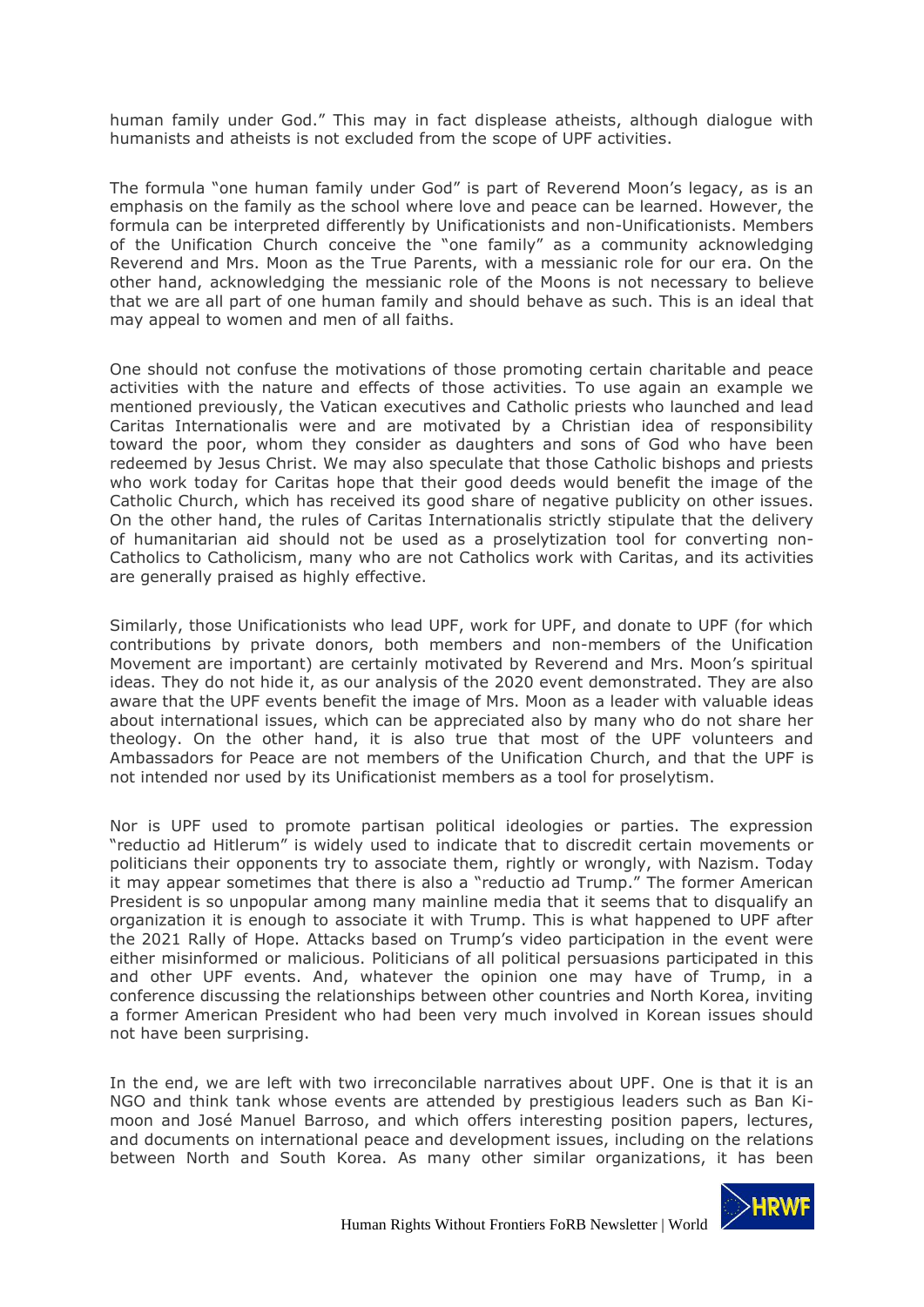promoted and is led by religionists who do not hide their religious motivations. However, it includes many who do not share their religious beliefs, and is not used as as a tool for proselytization. For purposes of converting others to Unificationist theology, the UPF would be a very ineffective tool. Those invited to the UPF activities are mostly political, religious and civil society leaders with well-established ideas and worldviews. They are as far away as possible from the ideal type of the "seeker" looking for a new religion.

This narrative is shared by two organizations unlikely to be engaged in the promotion of "fronts" for "cults": the United Nations and the Vatican. Many new religious movements created charitable and peace-promoting organizations. If they are active enough, and no member state of the United Nations decides to oppose them, they can achieve a Special Consultative Status at the ECOSOC (Economic and Social Council) of the U.N. As of January 7, 2022, there were 5,003 organizations with special consultative status at the ECOSOC. However, there were only 140 NGOs with general consultative status (ECOSOC 2022).

General consultative status is reserved, according to the ECOSOC, to "fairly large, established international NGOs with a broad geographical reach," which have offered "substantive and sustained contributions" to the aims of the United Nations in "several fields." In 2018, the UPF was granted general consultative status at the ECOSOC, a position that certainly is not allowed lightly and without a long and accurate observation and evaluation.

Leaders of NGOs and even of new religious movements routinely ask to be received in the Vatican, and have a photo opportunity with the Pope. If they have sponsors the Vatican wants to accommodate, they are normally invited to participate in the general audiences, where the Pope meets collectively hundreds of people (and may take pictures with some of them).

Private audiences are an entirely different matter, and go through a very complicated process of screening. The Vatican is aware that some organizations may use meetings and pictures for publicity purposes. When a meeting is approved by the Vatican's Secretariat of State, and by the Pope himself, that it happened is publicized through the daily bulletin of the Holy See. The Holy See bulletin for July 1, 2019, duly reported that Pope Francis had met in a private audience "Dr. Thomas G. Walsh, President of the Universal Peace Federation" (Ufficio Stampa della Santa Sede 2019).

Both at the United Nations and in the Vatican, the UPF passed the highest level of screening tests. It would be unconceivable that the skilled U.N. and Vatican diplomats involved were not aware of the connection of the UPF with Reverend and Mrs. Moon. Yet, they concluded, in our opinion correctly, that the UPF was not a proselytizing or publicity arm of the Unification Church but a respected NGO that had proved its usefulness and quality throughout the years.

The second narrative, of which *Paris Match* offered an example, is that the UPF is not what it claims to be but is just a "front" for the "Moon cult" (secte Moon), which hides proselytizing and advertising aims under a façade of care for international issues and humanitarian aid.

This White Paper should have persuaded our readers that the second narrative is both unfair and factually false. It is unfair because similar peace and cultural activities by mainline religions do not receive the same criticism. It is taken for granted that their

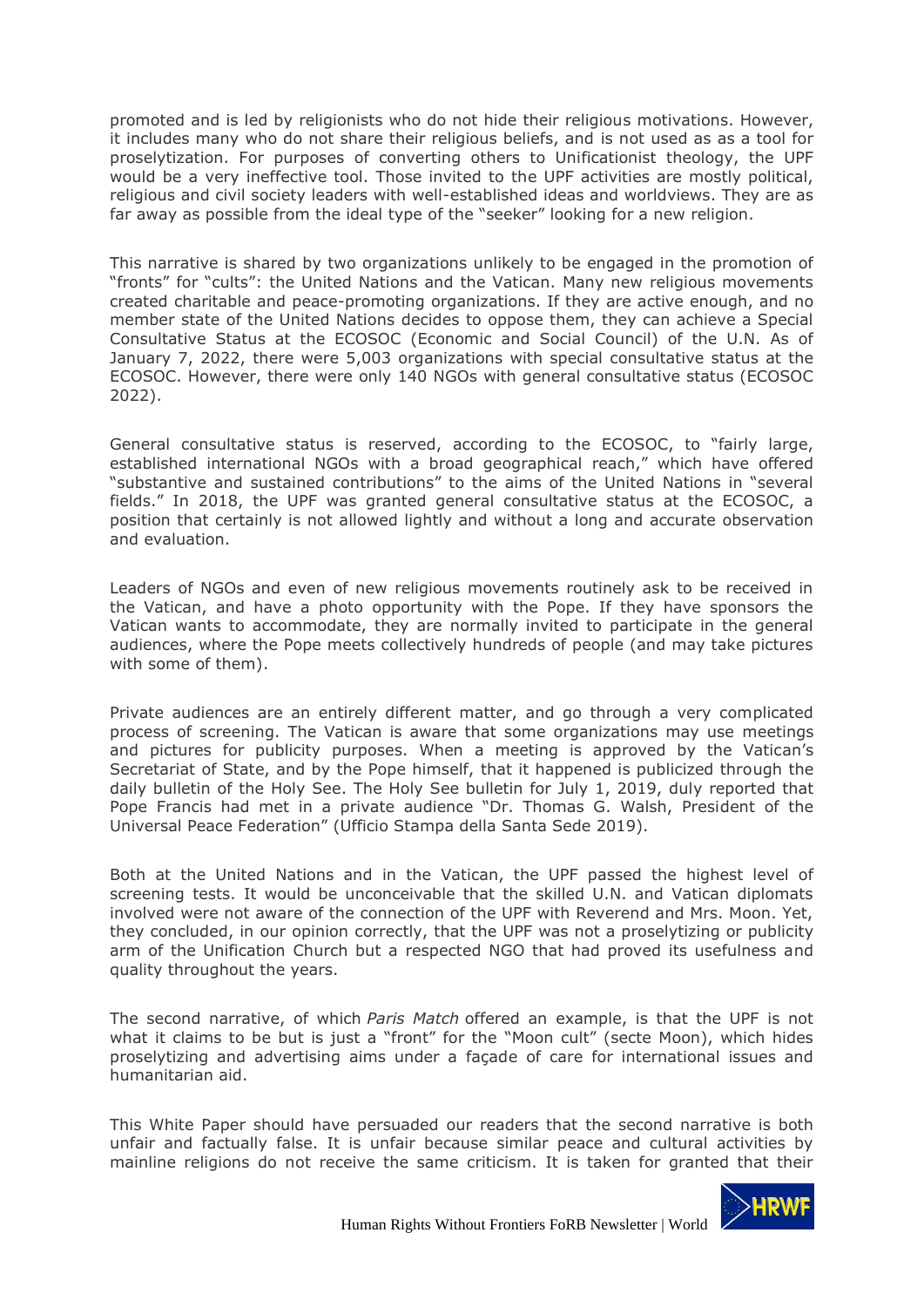activities on behalf of peace, dialogue, and social welfare are promoted in good faith, out of a sincere desire for a better world, rather than for self-promotion or proselytization purposes. Only the activities of new religious movements are accused of dissimulating hidden motivations.

Thus, a vicious circle is created. If new religious movements only spend their time in missionary and religious activities, it is objected that this is typical of "cults," while "real" religions care for larger issues and help fellow human beings. If they engage in charitable, social, or cultural activities, it is argued that these are only "fronts" for proselytization and publicity.

The theory that the UPF organizes its activities for proselytization purposes on behalf of the Unification Church is also factually false, and open to empirical disconfirmation. To the best of our knowledge none of the presidents, prime ministers, Nobel Prize laureates, religious leaders, and other participants in the UPF activities converted to the Unification Church. Not only is this theoretically unlikely. It simply did not happen in practice. It would also be difficult to argue that, because of the UPF activities, those who accuse the Unification Church of being "a cult" became less aggressive, and indeed the contrary may well be true.

The conclusion seems to us unescapable. The UPF is an organization that has been founded by Reverend and Mrs. Moon and maintains members of the Unification Church among its leaders, but is supported by the volunteer work of tens of thousands who in their majority are not Unificationists. Its purpose is not to convert others to the Unification Church, nor to support any partisan political perspective, but to promote highlevel discussions about issues connected with world peace, and support in different ways charitable and humanitarian initiatives.

The quality of its work has been recognized, inter alia by the United Nations and the Vatican. To regard the world leaders who participate in its conferences and the more than 100,000 Ambassadors for Peace as "puppets" of a "cult" is more than offensive. It is a ridiculous theory, the fruit of the very bigotry and prejudices international organizations and friends of peace and dialogue should work tirelessly to eliminate.

### **Read the whole White Paper here**

*Photo : Invitation to "Think Tank 2022 Rally of Hope", on September 12, 2021. Donald Trump was just an online keynote speaker, with José Manuel Barroso, Former President of the European Commission and several others:*

*Former President of Trinidad and Tobago, Former President of the Philippines, Former President of Serbia, Former Vice-President of India, Prime Minister of Cambodia,…*